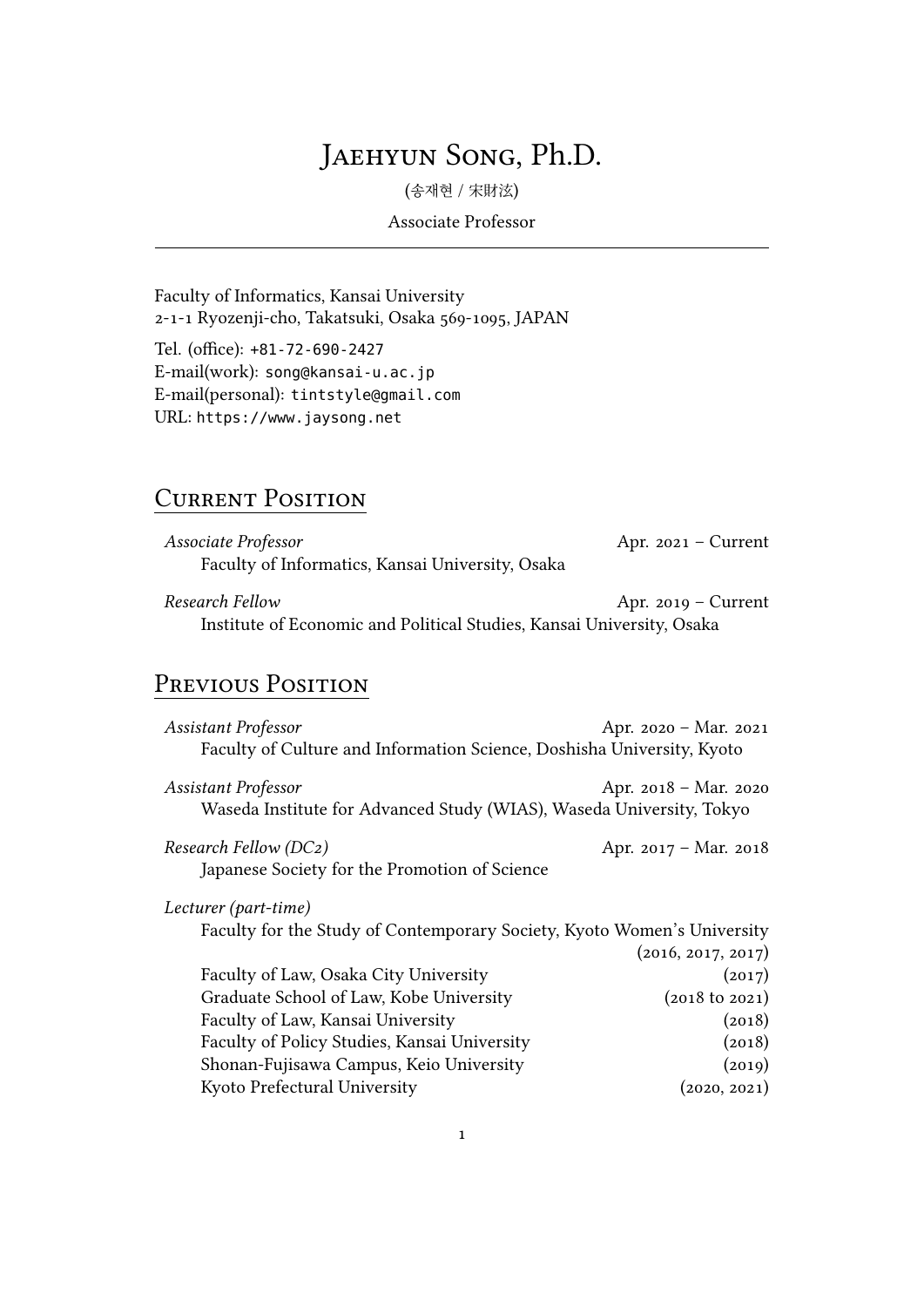| Graduate School of Arts and Sciences, The University of Tokyo | (2020) |
|---------------------------------------------------------------|--------|
| Graduate School of Political Science, Waseda University       | (2021) |

*Concurrent Member*

| Center for Data Science, Waseda University | (Feb. 2019 – Mar. 2020) |
|--------------------------------------------|-------------------------|
|--------------------------------------------|-------------------------|

#### AReas of specialization

- *•* Comparative Politics, Political Behavior, Political Methodology
- **Political Behavior** Voting Behavior, Electoral Systems, Information Processing, and Manifesto
- **Quantitative Methods** Statistical Inference (Fisherian and Bayesian), Causal Inference, Text Analysis, Machine Learning, Agent-Based Modeling, (quasi-) Experimental Methods, and Survey Methods

#### **EDUCATION**

KOBE UNIVERSITY Hyogo, JAPAN Apr. 2012 – Mar. 2018

**Ph.D.** in Political Science, Mar. 2018

- **-** Supervisor: Prof. Yutaka Shinada
- **-** GPA: 4.30/4.30
- **-** Thesis Title: *Voting Behavior on Elastic Issue Space—An Unified Issue Voting Model Based on Elastic Proximity Model* (= 争点空間の歪みと有権者の選 択—伸縮近接性モデルによる争点投票理論の統合—)

The examiners: Prof. Yutaka Shinada (Chief), Prof. Yutaka Onishi (Sub-chief), and Prof. Naofumi Fujimura (Sub-chief)

**Master** of Political Science, Mar. 2015

- **-** Supervisor: Prof. Yutaka Shinada
- **-** GPA: 4.18/4.30
- **-** Thesis Title: *Is it Possible to Overcome Regionalism in South Korea?—An Empirical Analysis of Candidates' Manifesto* (= 韓国の地域主義は乗り越え られるか—選挙公約の役割の実証分析—)

The examiners: Prof. Yutaka Shinada (Chief), Prof. Yutaka Onishi (Sub-chief), and Prof. Kengo Soga (Sub-chief)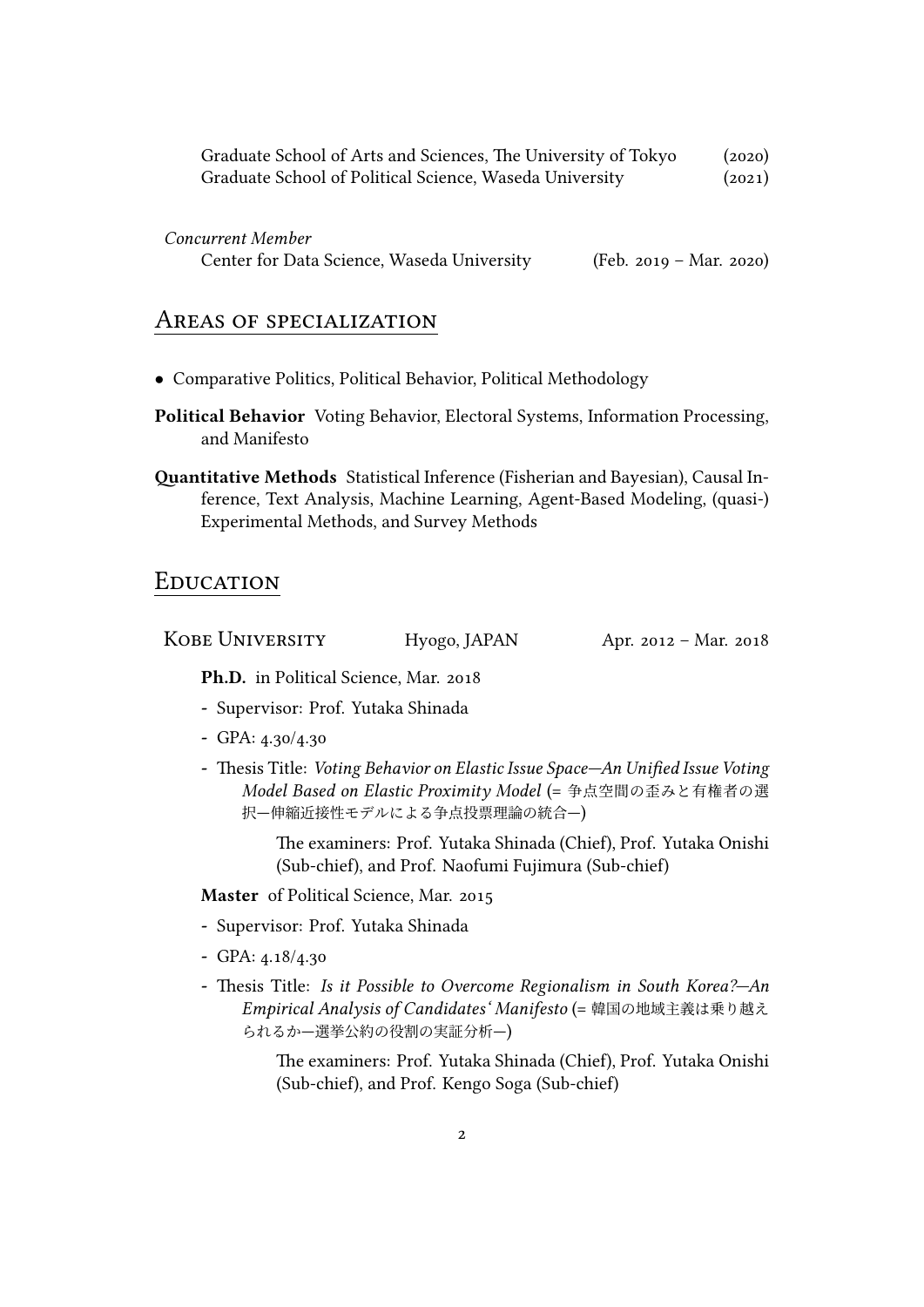KEIO UNIVERSITY Tokyo, JAPAN Apr. 2006 - Mar. 2012

**Bachelor** of Law, Mar. 2012

**-** GPA: 3.62/4.00

ICPSR SUMMER PROGRAM Ann Arbor, MI 2014, 2017

July 2017 – August 2017

Courses: Bayesian Modeling for the Social Sciences II: Advanced Topics (Credit: A), Empirical Modeling of Social Science Theory: Advanced Topics (non-credit)

July 2014 – August 2014

- Courses: Regression Analysis II (Credit: A), Categorical Data Analysis (Credit: A), Statistical Graphics for Visualizing Data (non-credit)
- ICPSR SUMMER PROGRAM JAPAN 2013, 2015-2016
	- **2016** Introduction to Bayesian Data Analysis, Panel Data Analysis (Gakushuin University, Tokyo, JAPAN)
	- **2015** Survival Analysis (Kyoto University, Kyoto, JAPAN)
	- **2013** Introduction to Data Analysis, Introduction to Regression Analysis, Quantitative Text Analysis (Ritsumeikan University, Kyoto, JAPAN)

#### Teaching

DOSHISHA UNIVERSITY

Exercise for Data Science (2020)

Fundamentals in Data Science (2020)

Culture and Information Science Practicum 2 (2020)

Advanced Colloquium (2020)

Colloquium (2020)

Seminar for Culture and Information Science 3 (2020)

Seminar for Introduction to Data Science (2020)

Introduction to Data Science (2020)

Introduction to Culture and Information Science (2020)

KANSAI UNIVERSITY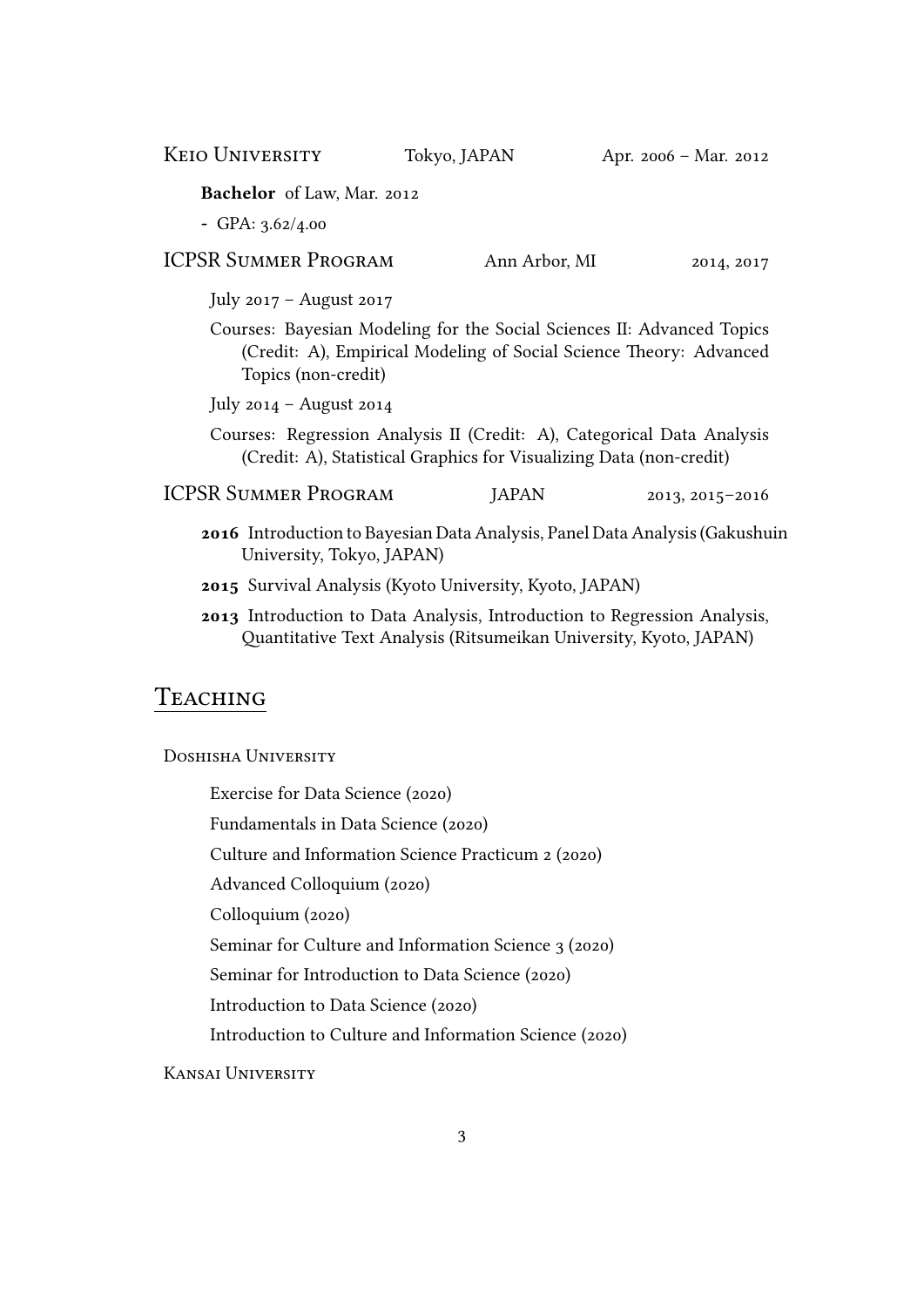Political Methodology (2018) Quantitative Methods (2018) Micro-Political Analysis (2021) Public Policy Data Analysis (Lab.) (2021) First Year Seminar (2021) Theory and Practice of Databases in the Public Domain (2021) AI and Data Science–Experiences– (2021) Political Science (2021) Macro-Political Analysis (2021) Electoral Data Analysis (Lab.) (2021) Causal Inference in Social Science (2021)

#### **KEIO UNIVERSITY**

Methodology Study (2019)

**KOBE UNIVERSITY** 

Quantitative Political Science Methodology I (2018 to 2021)

KYOTO PREFECTURAL UNIVERSITY

Seminar in Applied Information Processing (2020, 2021)

KYOTO WOMEN'S UNIVERSITY

Data Analysis I (2017) Data Analysis II (2016, 2017)

#### OSAKA CITY UNIVERSITY

Quantitative Methods in Law and Political Science (2017)

THE UNIVERSITY OF TOKYO

Lectures on Special Topics (European Political Economy) (2020)

WASEDA UNIVERSITY

Experiment in Political Science (2019) An Intensive Course in Research Methods: Causal Inference (2021)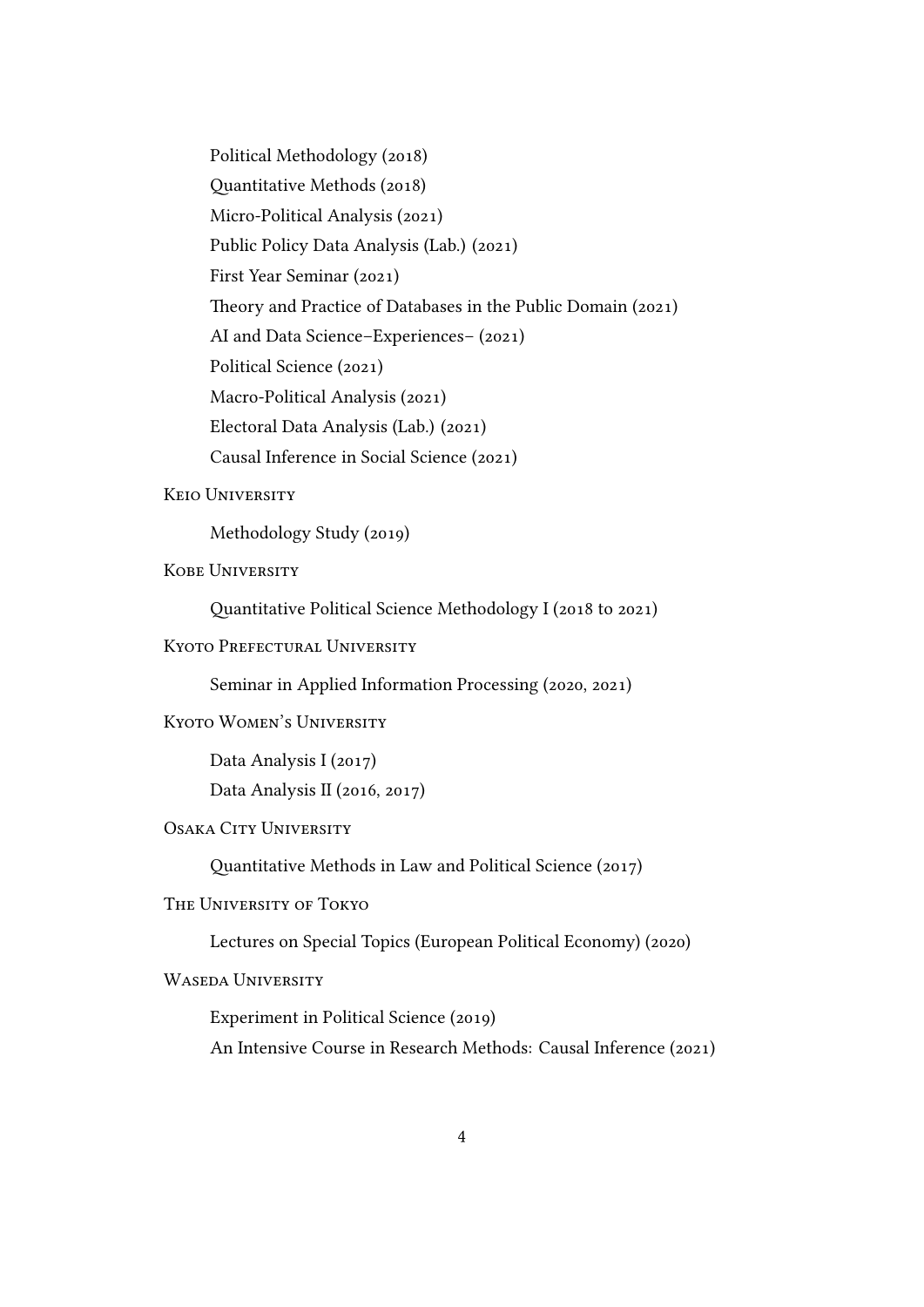## TEACHING ASSISTANT

#### **2016 Fall** Kobe University

- **-** *Political Process Seminar* (Prof. Yutaka Shinada)
- **-** *Research Method for Political Science II* (Prof. Yuki Yanai)
- **-** *Journalism Workshop 2* (Yoshinori Yuasa)

#### **2016 Spring** Kobe University

- **-** *Political Process Seminar* (Prof. Yutaka Shinada)
- **-** *Research Method for Political Science I* (Prof. Yuki Yanai)
- **-** *Data Analysis for Political Science I* (Prof. Masahiro Zenkyo)
- **-** *Journalism Workshop 1* (Shiro Maeda)

#### **2015 Fall** Kobe University

**-** *Political Culture* (Prof. Yutaka Shinada)

#### **2015 Spring** Kobe University

- **-** *Introduction to Modern Politics* (Prof. Kaoru Kurusu, Prof. Toshihiro Minohara, and Prof. Yutaka Onishi)
- **-** *Data Analysis for Political Science I* (Prof. Masahiro Zenkyo)

## **EXPERIENCES**

| A MEMBER OF COMMITTEE                                                                       | May. $2020 - May. 2021$ |
|---------------------------------------------------------------------------------------------|-------------------------|
| Organizing Committee, Japanese Association of Electoral Studies 2021 An-<br>nual Conference |                         |
| <b>COMMENTATOR</b>                                                                          | Jul. 2019               |
| The 1st Data Science Competition, Waseda University                                         |                         |
| A MEMBER OF COMMITTEE                                                                       | Jun. $2019 -$ Jun. 2020 |
| Editorial Board, Nenpō-Seijigaku 2020 (I), Japanese Political Science Asso-<br>ciation      |                         |
| <b>RESEARCH FELLOW (DC)</b>                                                                 | Apr. 2017 – Mar. 2018   |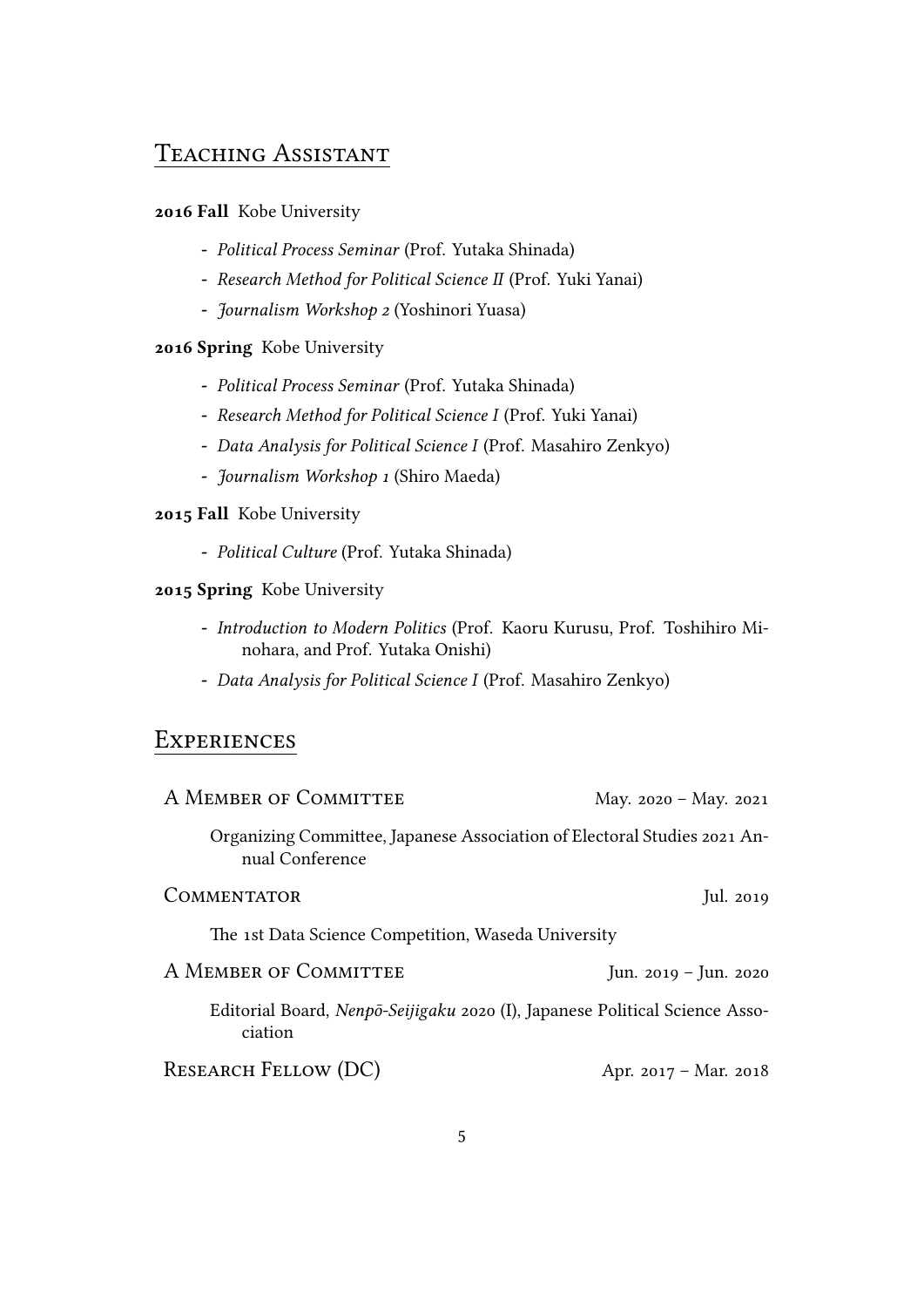| Japan Society for the Promotion of Science                                                                              |                         |
|-------------------------------------------------------------------------------------------------------------------------|-------------------------|
| ORGANIZER                                                                                                               | 2016                    |
| Kobe University Research Workshop in Political Science                                                                  |                         |
| <b>EDITOR IN CHIEF</b>                                                                                                  | Jun. 2015 - Jun. 2017   |
| Editorial Committee of Rokkodai-ronshu: Hougaku-seijigaku-hen(a bulletin<br>of graduate school of law, Kobe University) |                         |
| <b>OVERSEA RESEARCHER</b>                                                                                               | Feb. $2015 - Feb. 2017$ |
| Republic of Korea National Election Commission, Korean Civic Education<br>Institute for Democracy                       |                         |
| <b>SERGENT</b>                                                                                                          | Apr. 2009 – Feb. 2011   |
| The Department of Adjutant, The 56th Infantry Division HQ, The Capital<br>Defence Command, Republic of Korea Army       |                         |
| PRESIDENT                                                                                                               | 2008                    |
| Keio University Korean Student Association<br>The 73th President                                                        |                         |
| CHIEF OF INFORMATION AND TECHNOLOGY                                                                                     | 2007                    |
| Korean Students Association in Japan<br>The 26th Chief of Information and Technology                                    |                         |

## WoRKs in PRogRess

- Restructuring Issue Space: Unifying Proximity and Direction Models. Available at SSRN: <https://ssrn.com/abstract=2984430>
- The Economy as the Most Important Problem: How does economic issue salience affect the economic voting? (with [Beomseob Brandon Park](http://brandonpark.net))
- **[R&R]** Fake News and its Electoral Consequences: A Survey Experiment on Mexico. (with [Takeshi Iida](https://tiida.doshisha.ac.jp), Yuriko Takahashi, and José Luis Estrada)
- Get Out the Voter or Go Away? Evidence from Online Field Experiments. (with [Masaki Hata\)](http://hatam.sakura.ne.jp)
- Public Perception toward Migrants: Impact of Multicultural Policies in Japan and South Korea. (with Yujin Woo)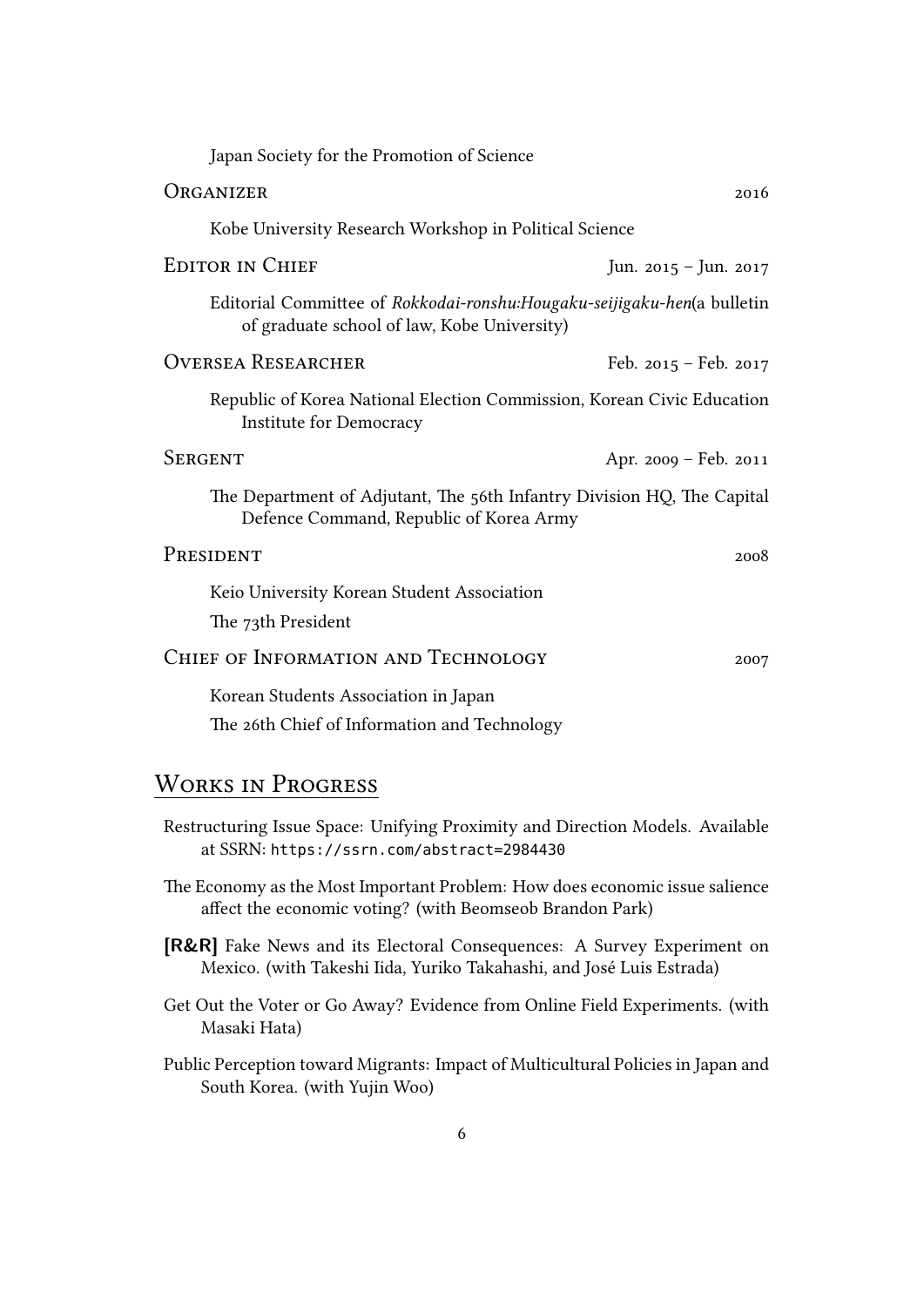Dual Nomination and Voter Turnout

- **[Under Review]** Comparing Public Support for Nuclear and Wind Energy in Washington State (w/ [Azusa Uji](https://www.azusa-uji.com), [Aseem Prakash](http://aseemprakash.net) and [Nives Dolšak](http://faculty.washington.edu/nives/))
- **[Under Review]** Decarbonization and Supply Chains: Public Support for the Thacker Pass Lithium Mine (w/ [Azusa Uji](https://www.azusa-uji.com), [Aseem Prakash](http://aseemprakash.net) and [Nives Dolšak](http://faculty.washington.edu/nives/))
- Post-Election Regret under Alternative Electoral Rules: Evidence from Mexico's 2021 Federal Election (w/ Yuriko Takahashi and [Sohei Shigemura](https://soheishigemura.com/))

Affective Polarization in South Korea (w/ Noriyo Isozaki)

Support for National Security Law in Hong Kong (w/ Tetsuro Kobayashi)

### BOOK CHAPTERS

(in Japanese) **Song, Jaehyun** and [Yuki Yanai](https://yukiyanai.github.io/). 2019. "You Vote for What? Modeling Voting Behavior in an Elastic Policy Space." Hideki Toyota ed. *Exciting Bayes Modeling 2: Frontiers of Research Opened by Cases.* Kitaōji-shobō. pp. 105–117.

(= 「え!そっちに入れるんですか?—伸縮する政策空間における有権者の投票行動モ デリング—」豊田秀樹 (編)『たのしいベイズモデリング 2』北大路書房. 105–117 頁.)

- [Hata, Masaki,](http://hatam.sakura.ne.jp/) **Jaehyun Song**, and Yutaka Shinada. 2017. "Has the 3.11 Disaster Brought about Conservatism in Japan?" Kaoru Endo, Satoshi Kurihara, Fujio Toriumi, and Takashi Kamihigashi ed. *Reconstruction of the Public Sphere in the Socially Mediated Age*. Springer. pp. 181–200
- [not for sale] (in Korean) Korean Civic Education Institute for Democracy, National Election Commission, Korea (ed.). 2016. *Comparative Studies of Legal Regulations of Political Parties and Fund in Various Countries.* (= 중앙선거관리위원회선거연수원 (편). 2016. 『각국의정당・정치자금비교연구』)
- [not for sale] (in Korean) Korean Civic Education Institute for Democracy, National Election Commission, Korea (ed.). 2016. *Oversea Researchers Annual Report 2016.* (= 중앙선거관리위원회선거연수원 (편). 2016. 『2016 해외연구관보고서』)

[not for sale] (in Korean) Korean Civic Education Institute for Democracy, National Election Commission, Korea (ed.). 2015. *Oversea Researchers Annual Report 2015.*

(= 중앙선거관리위원회선거연수원 (편). 2015. 『2015 해외연구관보고서』)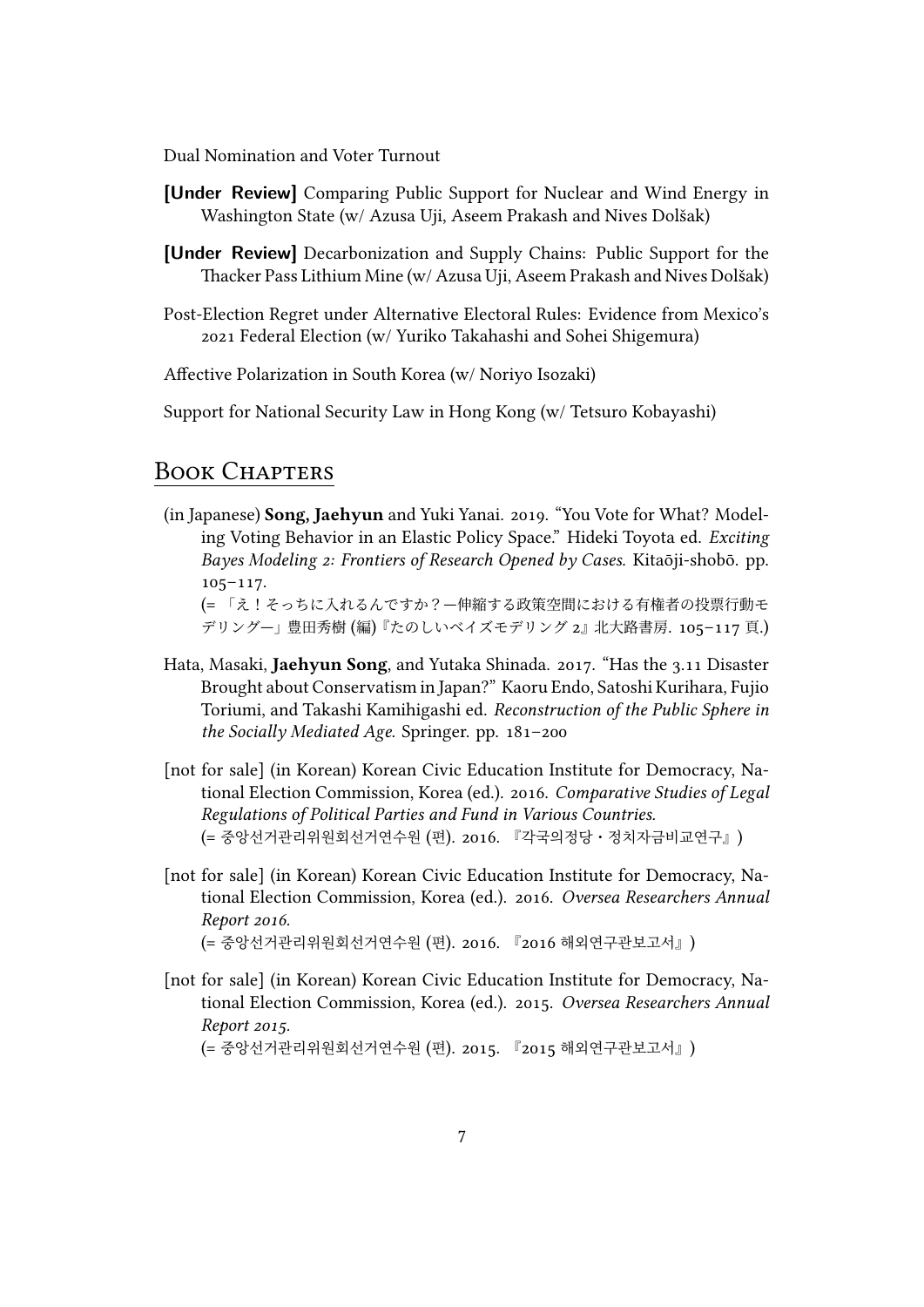#### JouRnal aRticles

- **[Accepted] Song, Jaehyun**, [Takeshi Iida](https://tiida.doshisha.ac.jp), Yuriko Takahashi, and Jesús Tovar. (*forthcoming*). "Buying Votes across Borders? A List Experiment on Mexican Immigrants in the US." *Canadian Journal of Political Science.*
- **[Accepted]** [Uji, Azusa](https://www.azusa-uji.com), [Sijeong Lim,](http://faculty.korea.ac.kr/kufaculty/sijeonglim/index.do) and **Jaehyun Song**. (*forthcoming*). "From Plastic to Peace: Overcoming Public Antipathy through Environmental Cooperation," *Journal of Peace Research.*
- (in Japanese) **Song, Jaehyun**. 2022. "What condition realizes cooperation between countries?," *Empirical Studies of Citizens' Attitudes toward Self-help, Mutual Assistance, and Public Support.* 71–93. (=「国家間の「助け合い」はいかに実現されるか」『自助・共助・公助の政治学』71–93.)
- [Uji, Azusa](https://www.azusa-uji.com), **Jaehyun Song**, [Aseem Prakash](http://aseemprakash.net) and [Nives Dolšak.](http://faculty.washington.edu/nives/) 2021. "Public Support for Climate Adaptation Aid and Migrants: A Conjoint Experiment in Japan," *Environmental Research Letters.* 16(12): 124073.
- Kobayashi, Tetsuro, **Jaehyun Song**, and Polly Chan. 2021. "Does repression undermine opposition demands?: The case of the Hong Kong National Security Law," *Japanese Journal of Political Science.* 22(4): 268–286. - Featured in: *[Mingpao](https://bit.ly/2YZw7sp)*, June 12, 2020.
- [Beiser-McGrath, Liam F.](http://www.liambeisermcgrath.com), Thomas Bernauer, and **Jaehyun Song**, and [Azusa Uji](https://www.azusa-uji.com). 2021. "Understanding Public Support for Domestic Contributions to Global Collective Goods: Results from a survey experiment on carbon taxation in Japan," *Climatic Change.* 166:51
- (in Japanese) **Song, Jaehyun**. 2021. "Causal Inference Approach in Political Science," *Journal of Culture and Information Science.* 15 (1*·*2): 36–43. (=「政治学における因果推論アプローチ」『文化情報学』15 (1*·*2): 36–43.)
- [Uji, Azusa](https://www.azusa-uji.com), [Aseem Prakash](http://aseemprakash.net) and **Jaehyun Song**. 2021. "Does the "NIMBY syndrome" Undermine Public Support for Nuclear Power in Japan?" *Energy Policy.* 148. Part A. 111944. - Featured in: *[The Regulatory Review](https://www.theregreview.org/2021/06/29/uji-prakash-song-why-local-communities-may-support-nuclear-energy/)*, June 29, 2021.
- [Shigemura, Sohei,](https://soheishigemura.com) **Jaehyun Song**, and [Yuki Yanai](https://yukiyanai.github.io/). 2020. "Who Gets Close to Government Policies, and Who Steps Away?" *Japanese Journal of Electoral Studies.* 36 (2) pp. 139–150. (=「Who Gets Close to Government Policies, and Who Steps Away?」『選挙 研究』36 (2): 139-150.)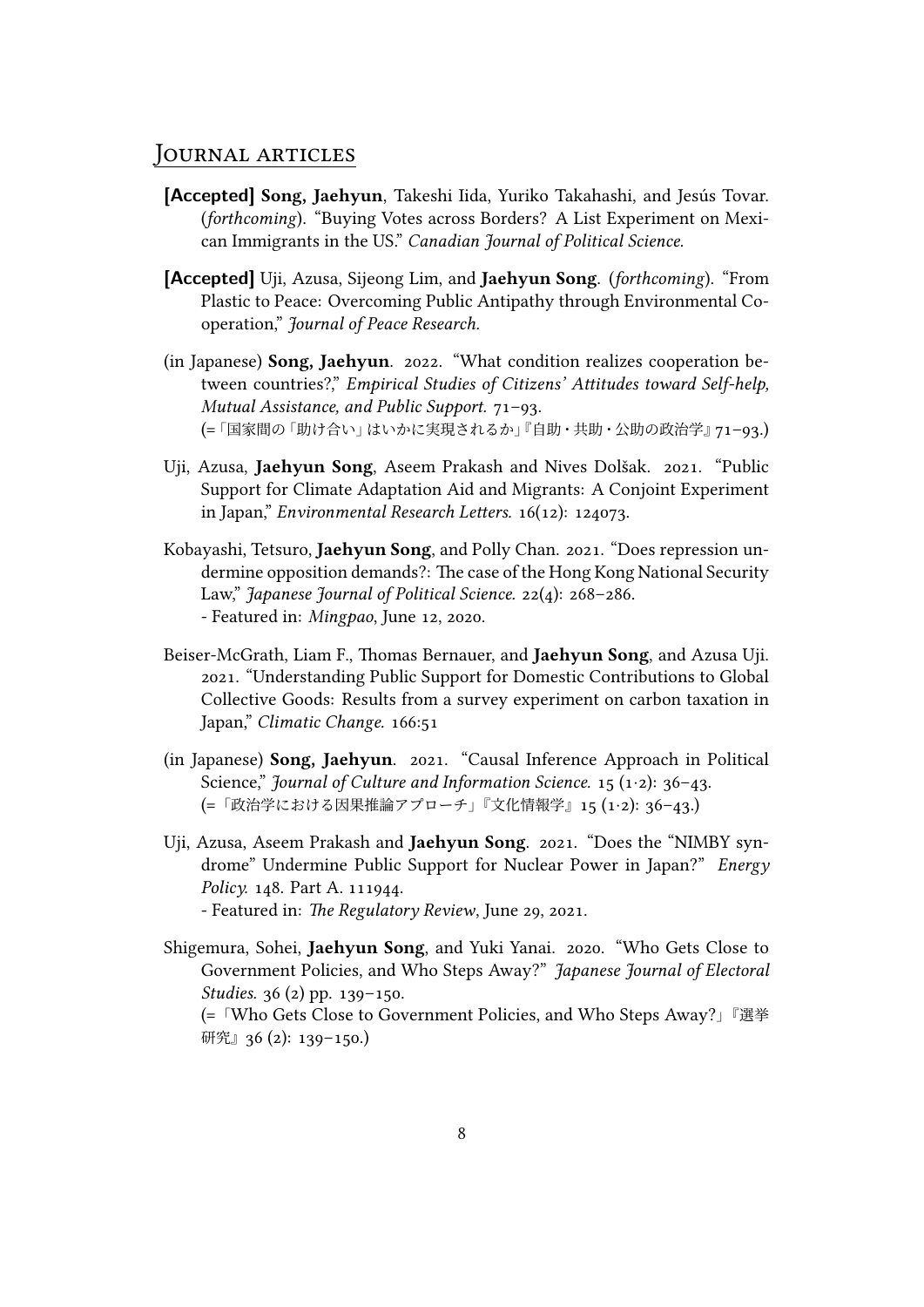- (in Japanese) **Song, Jaehyun** and Airo Hino. 2020. "Turnout Mobilization and Voter Fatigue in a Multi-level Context." *Japanese Journal of Electoral Studies.* 36 (1): 23–34 (=「マルチレベル選挙における動員と投票疲れ: 亥年現象の解明に向けて」『選挙研究』  $36(1): 23-34)$
- (in Japanese) [Hata, Masaki](http://hatam.sakura.ne.jp/) and **Jaehyun Song**. 2020. "Ideology as a Bunch of Issue Attitudes—A Fusion of Survey Experiment and Text Analysis." *The Annuals of Japanese Political Science Association.* 2020 (I): 58–81. (=「争点を束ねれば「イデオロギー」になる?:サーベイ実験とテキスト分析の融合を 通じて」『年報政治学』2020 (I): 58–81)
- (in Japanese) **Song, Jaehyun** and [Masaki Hata.](http://hatam.sakura.ne.jp/) 2020. "Experimental Methods in Survey Research: Theory." *Sociological Theory and Methods.* 35 (1) pp. 93– 109.

(=「オンライン・サーベイ実験の方法: 理論編」『理論と方法』35(1): 92–108.)

- (in Japanese) [Hata, Masaki](http://hatam.sakura.ne.jp/) and **Jaehyun Song**. 2020. "How to Conduct Online Survey Experiment in First Step?" *Sociological Theory and Methods.* 35 (1) pp. 110–128 (=「オンライン・サーベイ実験の方法: 実践編」『理論と方法』35(1): 109–127.)
- [Shigemura, Sohei,](https://soheishigemura.com) **Jaehyun Song**, Keisuke Tani, and [Yuki Yanai](https://yukiyanai.github.io/). 2018. "Playing Is Believing: Teaching How Electoral Systems Change Political Outcomes Using a Role-Playing Simulation Game." *Japanese Political Science Review.* 4:117–143
- (in Japanese) **Song, Jaehyun**. 2017. "A Comparative Study of How Ideology Affects to Voting Behavior in Japan and Korea." *ESTRELA.* 278: 10–17 (=「イデオロギーが投票行動に与える影響の日韓比較研究」『エストレーラ』278:10–17)
- (in Japanese) Shinada, Yutaka and **Jaehyun Song**. 2016. "Report on the Survey of Voting Behavior and Political Awareness(7)." *Senkyo-jiho.* 64(11): 31–39 (=「「投票行動、政治意識に関するアンケート」についての報告 (七・完)」『選挙時報』  $64(11): 31-39)$
- (in Japanese) Shinada, Yutaka and **Jaehyun Song**. 2016. "Report on the Survey of Voting Behavior and Political Awareness(6)." *Senkyo-jiho.* 64(10): 40–50 (=「「投票行動、政治意識に関するアンケート」についての報告 (六)」『選挙時報』  $64(10): 40-50$
- (in Japanese) Shinada, Yutaka and **Jaehyun Song**. 2016. "Report on the Survey of Voting Behavior and Political Awareness(5)." *Senkyo-jiho.* 64(9): 27–37 (=「「投票行動、政治意識に関するアンケート」についての報告 (五)」『選挙時報』64(9):  $27-37)$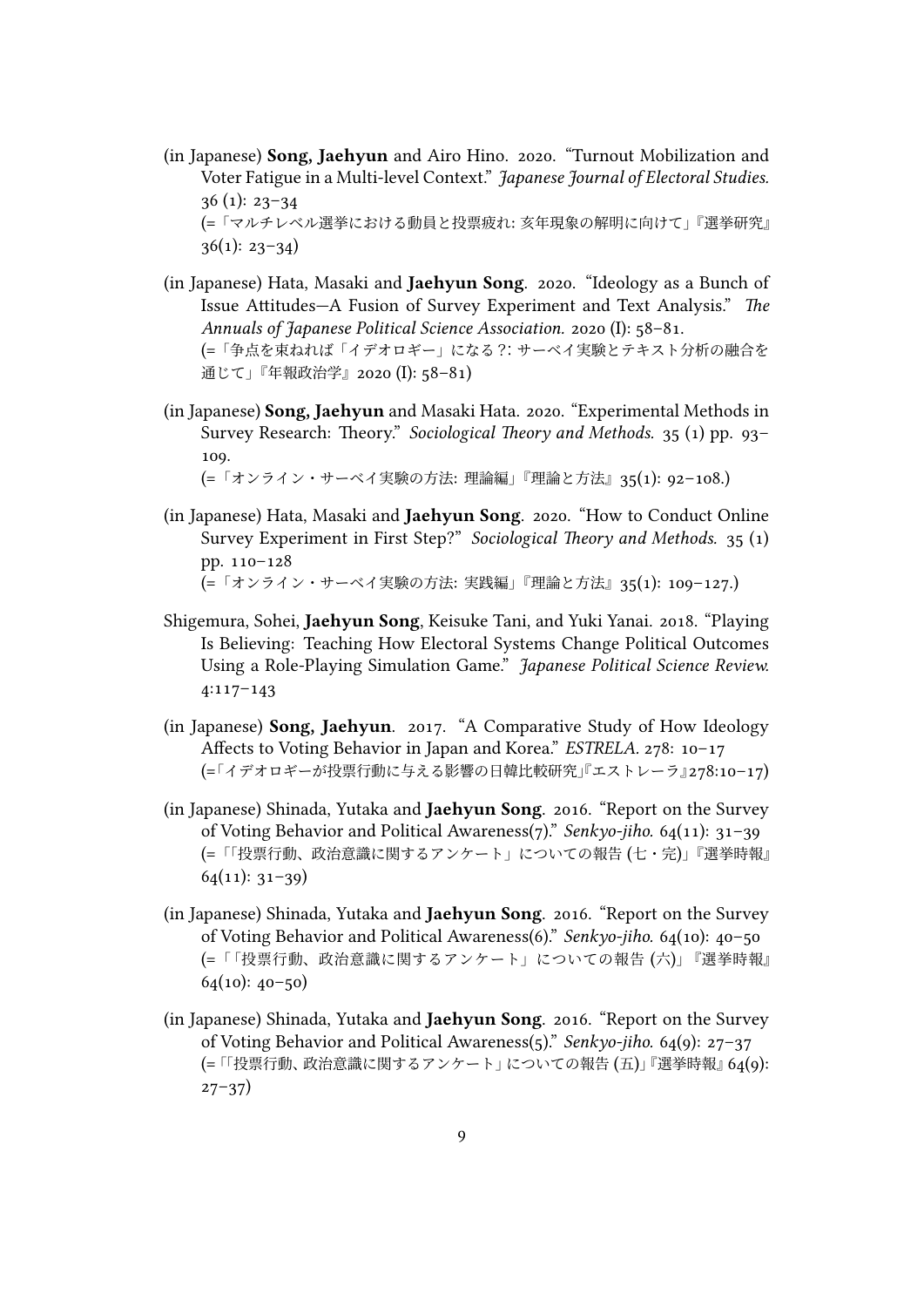- (in Japanese) Shinada, Yutaka and **Jaehyun Song**. 2016. "Report on the Survey of Voting Behavior and Political Awareness(4)." *Senkyo-jiho.* 64(8): 20–31 (=「「投票行動、政治意識に関するアンケート」についての報告 (四)」『選挙時報』64(8):  $20 - 31)$
- (in Japanese) **Song, Jaehyun** and Masahiro Zenkyo. 2016. "On Randomized Conjoint Survey Experiment: A Methodological Examination." *Law and Politics(Hou-to-seiji).* 67(2): 67–108 (=「コンジョイント分析の方法論的検討」『法と政治』67(2): 67–108)
- (in Japanese) Shinada, Yutaka and **Jaehyun Song**. 2016. "Report on the Survey of Voting Behavior and Political Awareness(3)." *Senkyo-jiho.* 64(7): 28–37 (= 「「投票行動、政治意識に関するアンケート」についての報告 (三)」『選挙時報』  $64(7): 28-37$
- (in Japanese) Shinada, Yutaka and **Jaehyun Song**. 2016. "Report on the Survey of Voting Behavior and Political Awareness(2)." *Senkyo-jiho.* 64(5): 24–32 (= 「「投票行動、政治意識に関するアンケート」についての報告 (二)」『選挙時報』  $64(5): 24-32)$
- (in Japanese) Shinada, Yutaka and **Jaehyun Song**. 2016. "Report on the Survey of Voting Behavior and Political Awareness(1)." *Senkyo-jiho.* 64(4): 14–24 (=「「投票行動、政治意識に関するアンケート」についての報告 (一)」『選挙時報』64(4): 14-24)
- (in Japanese) **Song, Jaehyun**[. 2015. "Who Cares About Manifesto? A Com](http://www.lib.kobe-u.ac.jp/infolib/meta_pub/G0000003kernel_81009140)[parative Study of Japan and Korea."](http://www.lib.kobe-u.ac.jp/infolib/meta_pub/G0000003kernel_81009140) *Rokkodai-ronshu.* 62(1): 1–22 (=「誰が選挙公約を見るのか: 無党派性と政治的有効性感覚に着目した日韓比較研究」 『六甲台論集』62(1): 1–22)

#### ConfeRence pResentations

*Note:* " $\bigcirc$ " represents a presenter.

- (Scheduled) Uji, Azusa, **Jaehyun Song**, Nives Dolšak, and *⃝*Aseem Prakash. "Supply Chain Dimensions of Decarbonization: A Survey Experiment to Assess Local Support for Thacker Pass Lithium Mining." *Environmental Politics and Governance Conference.* University Park:PA, USA, Jun. 30, 2022
- (in Japanese) Shigemura, Sohei, Yutaka Shinada, and *⃝***Jaehyun Song**. "Do Election Posters Increase Voter Turnout?—A Case Study of *Uruma* City Mayor Election—." *East Asian Consortium of Japanese Studies.* Seoul (Online), Nov. 27, 2021

(=「選挙ポスターは投票参加を促すか—2021 年うるま市市長選の事例から—」第 5 回 東アジア日本研究者協議会国際学術大会)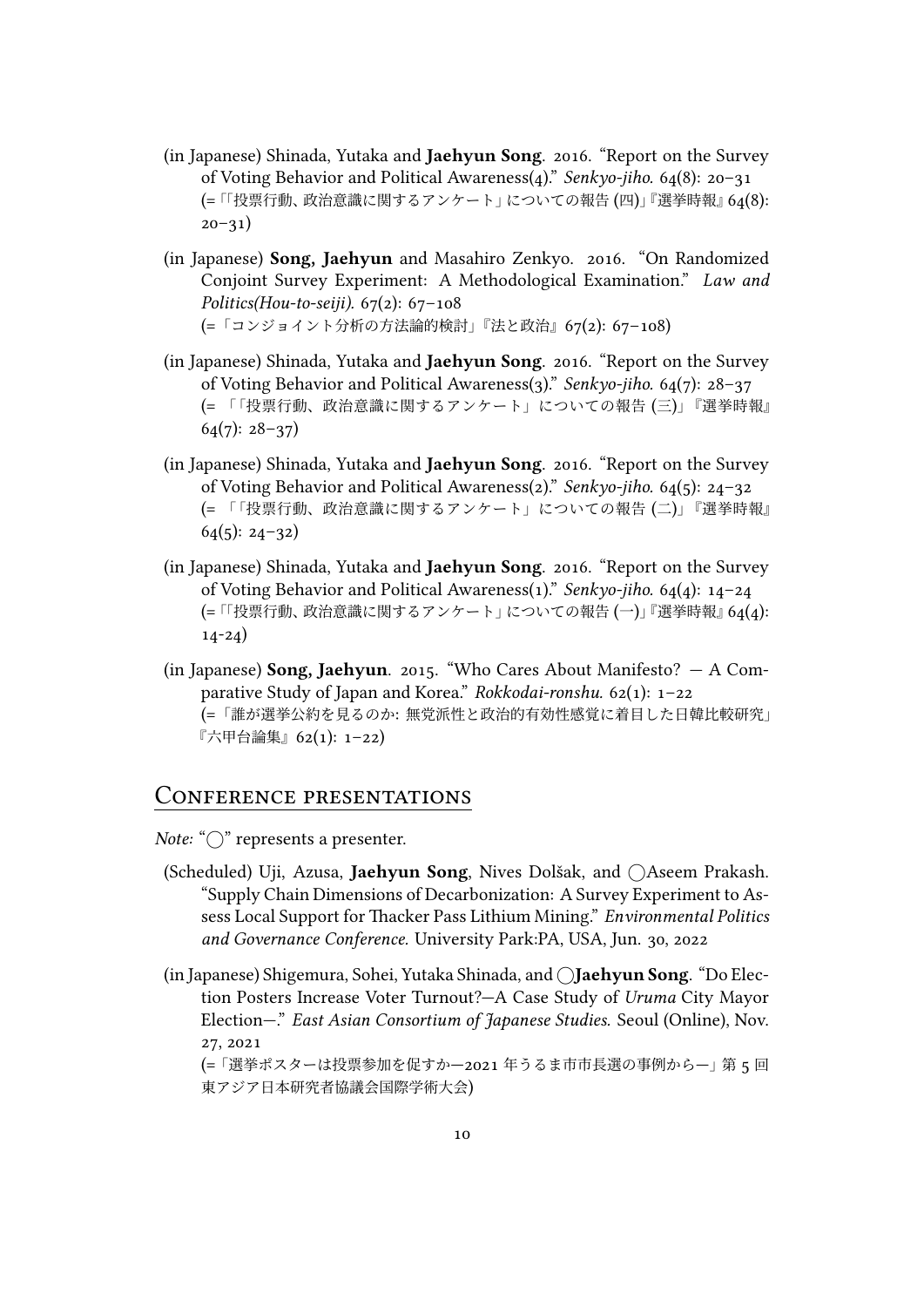- *⃝*Woo, Yujin and **Jaehyun Song**. "Public Perception of Migrants: Impact of Multicultural Policy in Japan and Korea," *American Political Science Association.* Online, Oct. 3, 2021.
- *⃝*Takahashi, Yuriko, Takeshi Iida, **Jaehyun Song**, and Jose Luis Estrada. "Fake News and Its Electoral Consequence: A Survey Experiment on Mexico," *American Political Science Association.* Online, Oct. 1, 2021.
- (in Japanese) **Song, Jaehyun**. "Dual Nomination and Voter Turnout," *Japanese Political Science Association 2021 Annual Conference.* Online, Sep. 2021. (=「復活当選が投票率に与える影響」日本政治学会 2021 年度大会)
- *⃝*Kobayashi, Tetsuro, **Jaehyun Song**, and Polly Chan. "Does Repression Undermine Opposition Demands? The Case of the Hong Kong National Security Law.," *International Society of Political Psychology.* Online, July 12, 2021.
- *⃝*Uji, Azusa, Aseem Prakash, Nives Dolšak, and **Jaehyun Song**. "Supporting Climate Adaptation Overseas by Providing Climate Aid or Accepting Climate Refugees: A Conjoint experiment in Japan.," *Environmental Politics and Governance Conference.* Online, Jun. 2021
- *⃝*Lim, Sijeong, Azusa Uji, and **Jaehyun Song**. "Cooperation Spillover from Environment to High Politics? Paired Experiments in Japan and South Korea," *Environmental Politics and Governance Conference.* Online, Jun. 2021
- *⃝*Yanai, Yuki and **Jaehyun Song**. "Integrating Research on Voting Behavior in Japan: A Meta-analysis," *Japanese Association of Electoral Studies 2021 Annual Conference.* Kanawaza, Ishikawa, May. 2021 (=「Integrating Research on Voting Behavior in Japan: A Meta-analysis」日 本選挙学会 2021 年度大会)
- *⃝*Uji, Azusa and **Jaehyun Song**. "Support for Climate Aid to and Accepting Climate Refugees from Asia and Africa? A survey experiment in Japan," *Western Political Science Association 2021 Annual Conference.* Online, Apr. 2021
- *⃝*Kobayashi, Tetsuro, **Jaehyun Song**, and Polly Chan. "Does Repression Undermine Opposition Demands? The Case of Hong Kong National Security Law." *V-Dem East Asia Regional Centre Virtual Workshop: Workshop on Contentious Politics in Asia.* Online, Nov. 2020.
- (in Japanese) **Song, Jaehyun**. "Causal Inference Approach in Political Science," *2020 Annual Symposium, Faculty of Culture and Information Science, Doshisha University.* Online, Nov. 2020.

(=「政治学における因果推論アプローチ」同志社大学文化情報学研究科 2020 年度秋 学期大学院共通シンポジウム, 2020 年 11 月)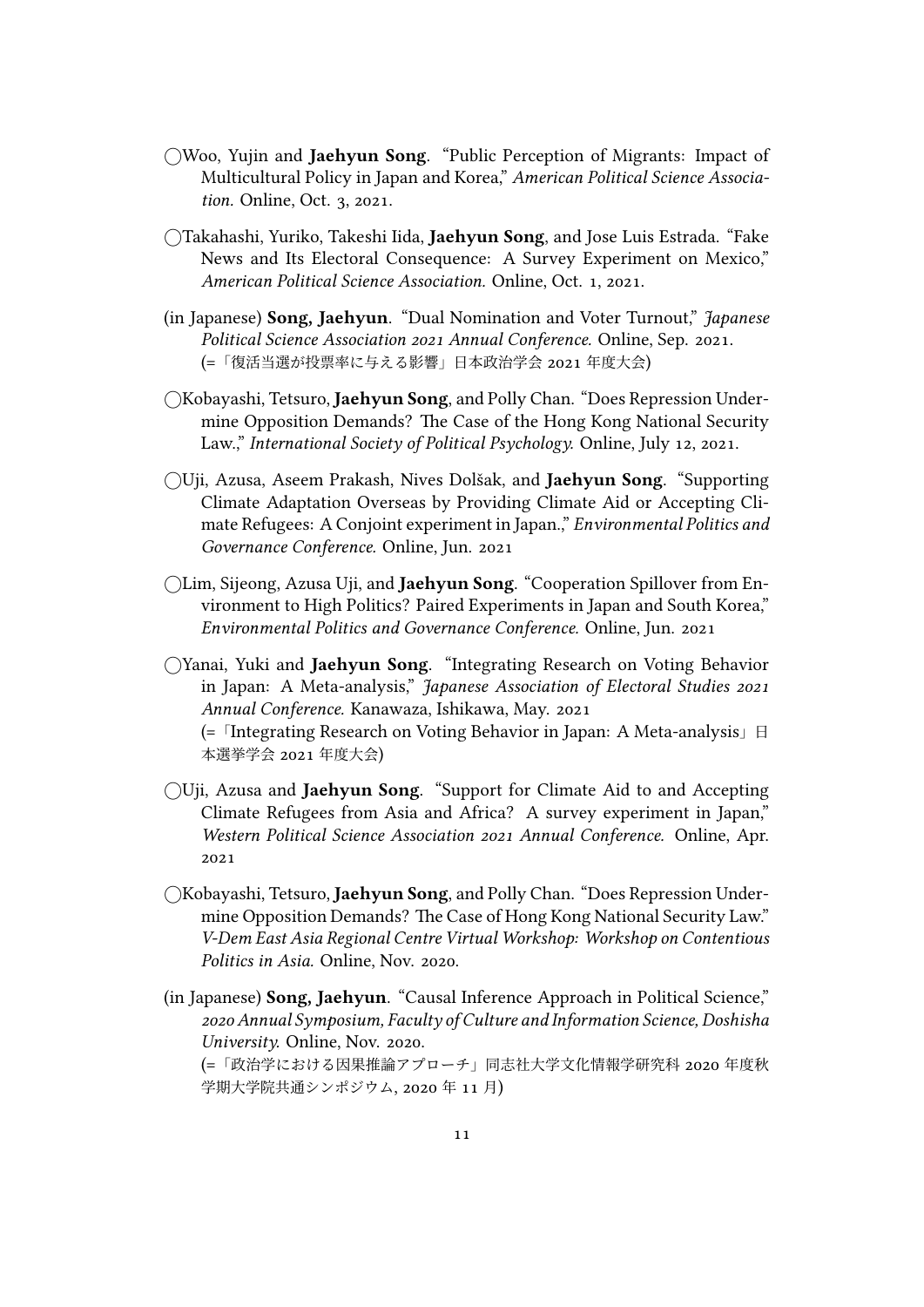- (Online due to COVID-19) *⃝*Beiser-McGrath, Liam F., Thomas Bernauer, **Jaehyun Song**, and Azusa Uji. "The Effect of Reciprocity on Support for Enacting More Stringent Carbon Taxes," *American Political Science Association 2020 Annual Conference.* San Francisco:CA, USA, Sep. 2020. (Only first two authors are appeared on the program)
- (Online due to COVID-19) *⃝*Uji, Azusa, Liam F. Beiser-McGrath, Thomas Bernauer, and **Jaehyun Song**. "How to Design a Politically Feasible and Effective Carbon Tax? Results from a Choice Experiment in Japan." *6th Annual Conference of Environmental Politics and Governance.* Olso, Norway, Jun. 2020.
- (in Japanese) **Song, Jaehyun** and Airo Hino. "Turnout Mobilization and Voter Fatigue in a Multi-level Context," *Japanese Association of Electoral Studies 2020 Annual Conference.* Kochi, May 2020 (=「マルチレベル選挙における動員と投票疲れ:亥年現象の解明に向けて」日本選挙 学会 2020 年度大会)
- (in Japanese) Hata, Masaki and **Jaehyun Song**. "Get Out the Vote or Go Away? Evidence from Online Field Experiments," *Japanese Association of Electoral Studies 2020 Annual Conference.* Kochi, May 2020 (=「「清き一票」は重すぎる?—フィールド実験を通じた啓発効果の検証—」日本選挙 学会 2020 年度大会)
- (Cancelled due to COVID-19) Shigemura, Sohei, **Jaehyun Song**, Keisuke Tani and Yuki Yanai. "Who Gets Close to the Government's Policy Position and Who Steps Away? Evidence from Survey Experiments in Japan," *Midwest Political Science Association 2020 Annual Conference.* Chicago:IL, USA, Apr. 2020
- (Cancelled due to COVID-19) Shigemura, Sohei, **Jaehyun Song**, Keisuke Tani and Yuki Yanai. "Fed up with Elections? A Natural Experiment Using Byelections Caused by Legislators' Deaths," *Midwest Political Science Association 2020 Annual Conference.* Chicago:IL, USA, Apr. 2020
- (Cancelled due to COVID-19) Woo, Yujin and **Jaehyun Song**. "Public Perception toward Migrants: Impact of Multicultural Policies in Japan and South Korea," *Midwest Political ScienceAssociation 2020Annual Conference.* Chicago:IL, USA, Apr. 2020
- *⃝*Woo, Yujin and **Jaehyun Song**. "Public Perception toward Migrants: Impact of Multicultural Policies in Japan and South Korea," *Southern Political Science Association 2020 Annual Conference.* San Juan:PR, USA, Jan. 2020
- (in Japanese) *⃝*Hata, Masaki and *⃝***Jaehyun Song**. "Ideology as a Bunch of Issue Attitudes—A Fusion of Survey Experiment and Text Analysis." *Japanese*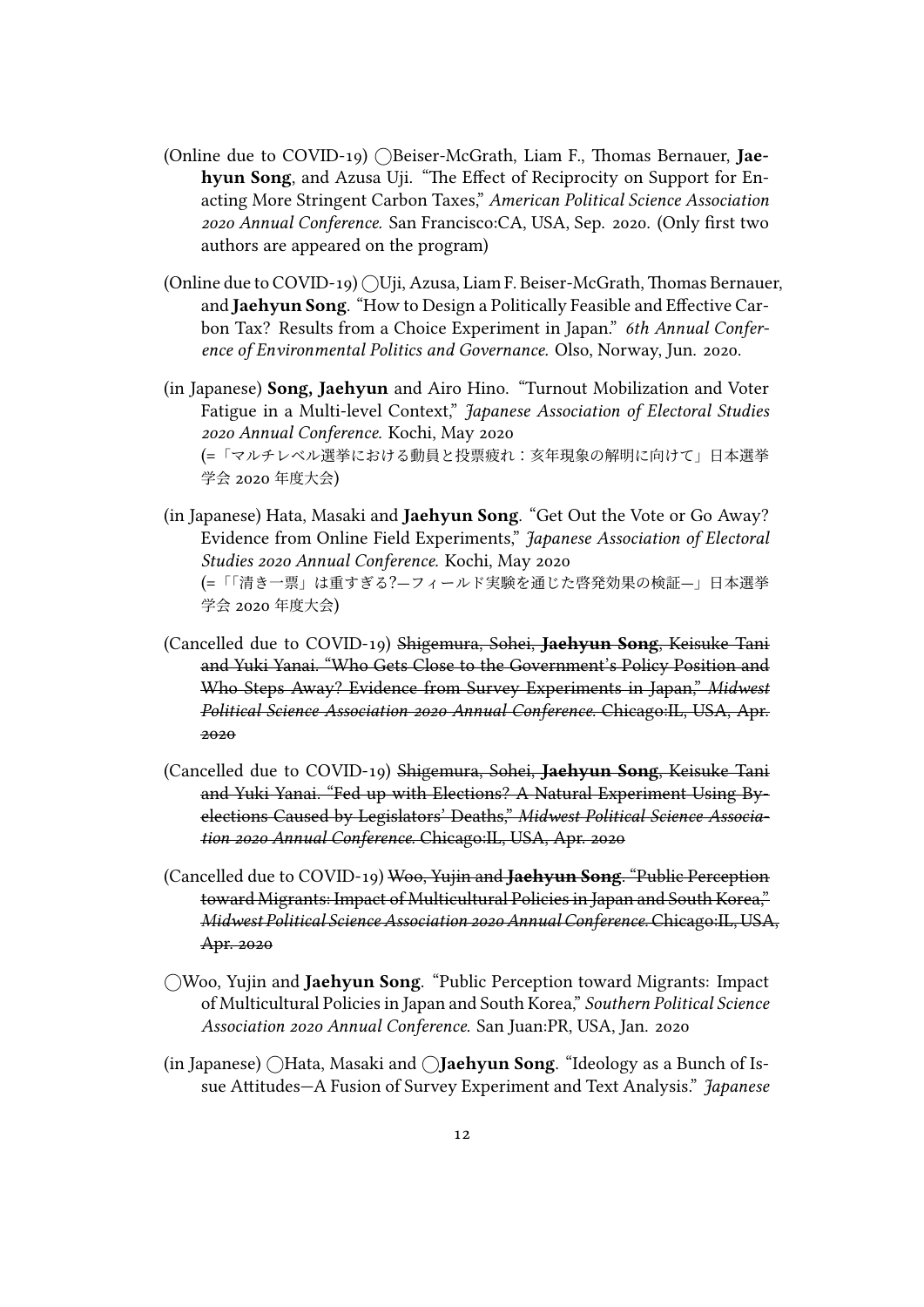*Political Science Association 2019 Annual Conference.* Tokyo, Oct. 2019. (=「争点を束ねれば「イデオロギー」になる?:サーベイ実験とテキスト分析の融合を 通じて」日本政治学会 2019 年度大会)

- *⃝*Hakiai, Daisuke and **Jaehyun Song**. "Multi-Level Electoral Systems and Porkbarrel politics: The Case of Japan's LDP Politicians." *Workshop on "Multifaceted Values in Multilevel Contexts",* Tokyo:Japan. September 2019
- Iida, Takeshi, **Jaehyun Song**, *⃝*Yuriko Takahashi and Jesus Tovar. "Buying Votes across Borders? A Survey Experiment on Mexican Immigrants in the US," *American Political Science Association Annual Meeting,* DC:USA, Aug. 2019
- (in Japanese) *⃝*Yanai, Yanai and **Jaehyun Song**. "Problems Surrounding Interpretation of Empirical Results in Quantitative Electoral Studies," *Japanese Association of Electoral Studies 2019 Annual Conference.* Miyagi, July 2019 (=「定量的選挙研究における結果の解釈をめぐる問題」日本選挙学会 2019 年度大会)
- *⃝*Hakiai, Daisuke and **Jaehyun Song**. "Multi-Level Electoral Systems and Porkbarrel politics: The Case of Japan's LDP Politicians." *Conference for "Values in European and Japanese politics",* Brussels:Belgium. March 2019
- (in Japanese) **Song, Jaehyun**, *⃝*Sohei Shigemura, and Yutaka Shinada. "Change and Continuity of Pork Barrel Politics after Electoral Reform in Japan." *East Asian Consortium of Japanese Studies.* Kyoto, Oct. 2018 (=「選挙制度改革による利益誘導政治の変容と継続」第 3 回東アジア日本研究者協議 会国際学術大会)
- (in Japanese) *⃝***Song, Jaehyun** and Beomseob Brandon Park. "The Economy as the Most Important Problem: How does economic issue salience affect the economic voting?" *Japanese Political Science Association 2018 Annual Conference.* Osaka, Oct. 2018

(=「最重要課題としての経済–経済争点のセイリアンスが経済投票に与える影響–」日 本政治学会 2018 年度大会)

- *⃝*Tsutsumi, Hidenori, Tkayoshi Uekami, Kazunori Innamasu, Hroko Ide Levy, **Jaehyun Song**, and Yutaka Shinada. "The Impact of Voting Advice Applications on Voters'Behavior and Political Interest: A Field Experiment in the 2016 Upper House Election in Japan." *Conference for e-Democracy and Open Government, Asia 2018 Annual Conference.* Yokohama, July 2018
- (in Japanese) *⃝***Song, Jaehyun** and Yutaka Shinada. "A Multi Agent-Based Simulation of Change in Electoral System — Assembly Structures under Various Ballot System." *Japanese Association of Electoral Studies 2017 Annual Conference.* Kagawa, May 2017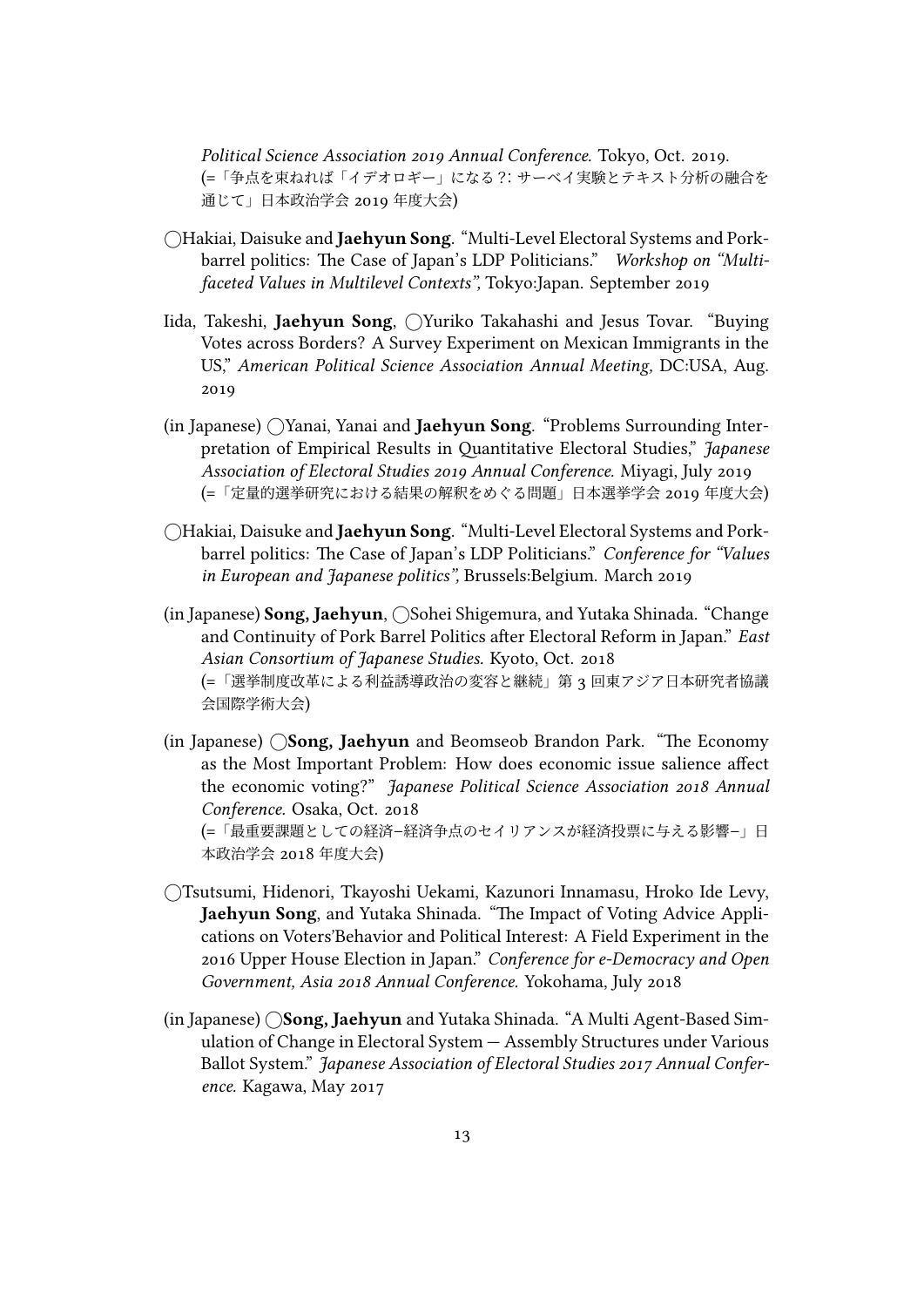(=「制度変化とその帰結のシミュレーション:異なる投票方法の下での議席配分」日 本選挙学会 2017 年度大会)

- (in Japanese) *⃝*Zenkyo, Masahiro and*⃝***Jaehyun Song**. "Which of Osaka Metropolis Plan were Supported? — An Estimating Policy Preferences Using Conjoint Analysis." *Japanese Association of Electoral Studies 2016 Annual Conference.* Tokyo, May 2016 (=「都構想の何が支持されたのか:コンジョイント分析による政策選好の推定」日本 選挙学会 2016 年度大会)
- Nishino, Shinsuke, *⃝***Jaehyun Song**, Keisuke Tani, and Yuki Yanai. "Teaching How Electoral Systems Change Political Outcomes Using a Role-Playing Simulation Game." *American Political Science Association Teaching and Learning Conference.* Portland, OR: USA, Feb. 2016

#### POSTER PRESENTATIONS

*Note:* "○" represents a presenter.

- *⃝*Kobayashi, Tetsuro, **Jaehyun Song**, and Polly Chan. "Does Repression Undermine Opposition Demands? The Case of the Hong Kong National Security Law.," *American Political Science Association.* Online, Sep. 30, 2021.
- (in Japanese) Hata, Masaki and **Jaehyun Song**. "Get Out the Vote or Go Away? Evidence from Online Field Experiments," *Japanese Association of Electoral Studies 2020 Annual Conference.* Kochi, May 2020. (=「「清き一票」は重すぎる?―フィールド実験を通じた啓発効果の検証―」日本選挙

**[Awarded]** (in Japanese) **Song, Jaehyun**. "Elastic Issue Space and Unifying Issue Voting Models." *Japanese Association of Electoral Studies 2018 Annual Conference.* Tokyo, May. 2018 (=「伸縮争点空間と争点投票モデルの統合」日本選挙学会 2018 年度大会)

(in Japanese) *⃝*Sohei Shigemura and *⃝***Jaehyun Song**. "A Grammar of Political Text — A Structure of Political Text for a Computational Classifying." *Japanese Association of Electoral Studies 2017 Annual Conference.* Kagawa, May. 2017

(=「選挙公約の文法:効率的な機械学習のための政治的テキストデータの構造」日本 選挙学会 2017 年度大会)

学会 2020 年度大会)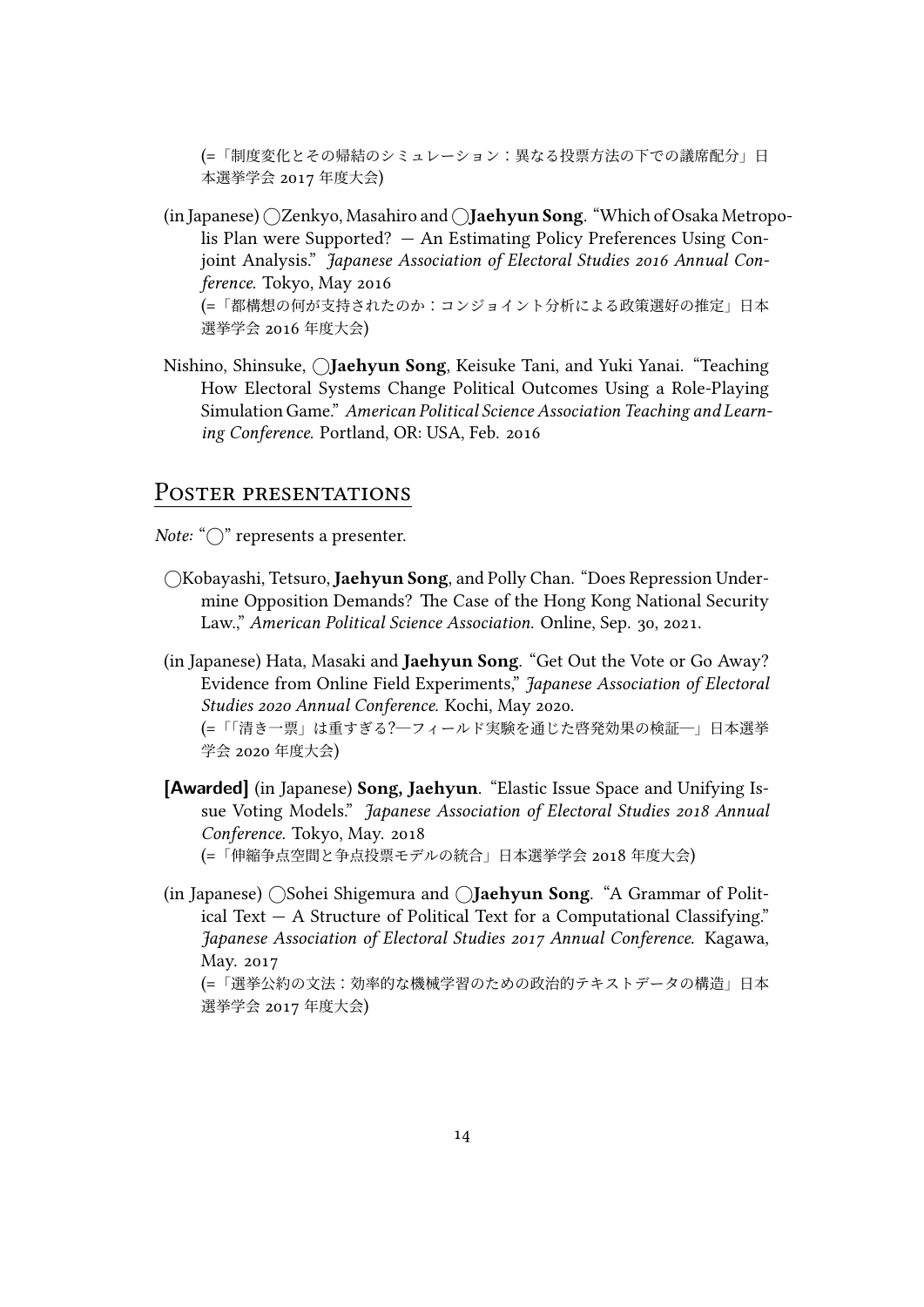#### WoRKshop pResentations

*Note:* " $\bigcap$ " represents a presenter.

- (in Japanese) **Song, Jaehyun**. "What condition realizes cooperation between countries?." *Institute of Economic and Political Studies, Kansai University.* Osaka, Oct. 2021 (=「国家間の「助け合い」はいかに実現されるか」関西大学経済・政治研究所第 248 回産業セミナー)
- (in Japanese) **Song, Jaehyun**. "Dual Nomination and Voter Turnout." *Kobe University Research Workshop in Political Science.* Online, May 2021 (=「復活当選と投票率」神戸大学政治学研究会)

(in Japanese) *⃝*Hata, Masaki and *⃝***Jaehyun Song**. 2019. "Get Out the Voter or Go Away? Evidence from Online Field Experiments," *Workshop for Public System.* Ishikawa, Dec. 2019. (=「Get Out the Voter or Go Away? Evidence from Online Field Experiments」 公共システム論研究会)

- **Song, Jaehyun**. "Distorted Issue Space and People's Choice." *The 106th WIAS Monthly Workshop.* Tokyo, Nov. 2018
- (in Japanese) **Song, Jaehyun**. "Review: Cyrus, Samii, Laura Paler, and Sarah Zukerman Daly. 2016. "Retrospective Causal Inference with Machine Learning Ensembles: An Application to Anti-recidivism Policies in Colombia." *Political Analysis*. 22 (4) pp. 434-456." *Social Science Methodology Workshop.* Osaka, Mar. 2018

(=「Review: Cyrus, Samii, Laura Paler, and Sarah Zukerman Daly. 2016. "Retrospective Causal Inference with Machine Learning Ensembles: An Application to Anti-recidivism Policies in Colombia." *Political Analysis*. 22 (4) pp. 434-456.」社会科学方法論研究会)

- (in Japanese) **Song, Jaehyun**. "Distortion of Issue Space and Voters' Choice: Unifying Issue Voting Model Using Elastic Proximity Model " *Kobe University Research Workshop in Political Science.* Kobe, May 2018 (=「争点空間の歪みと有権者の選択: 伸縮近接性モデルによる争点投票理論の統合」神 戸大学政治学研究会)
- (in Japanese) **Song, Jaehyun**. 2016. "Review: Imai, Kosuke, Luke Keele, Dustin Tingley, and Teppei Yamamoto. (2011). "Unpacking the Black Box of Causality: Learning about Causal Mechanisms from Experimental and Observational Studies." American Political Science Review, Vol. 105, No. 4, pp. 765-789.." *Social Science Methodology Workshop.* Osaka, Oct. 2016 (=「Review: Imai, Kosuke, Luke Keele, Dustin Tingley, and Teppei Yamamoto.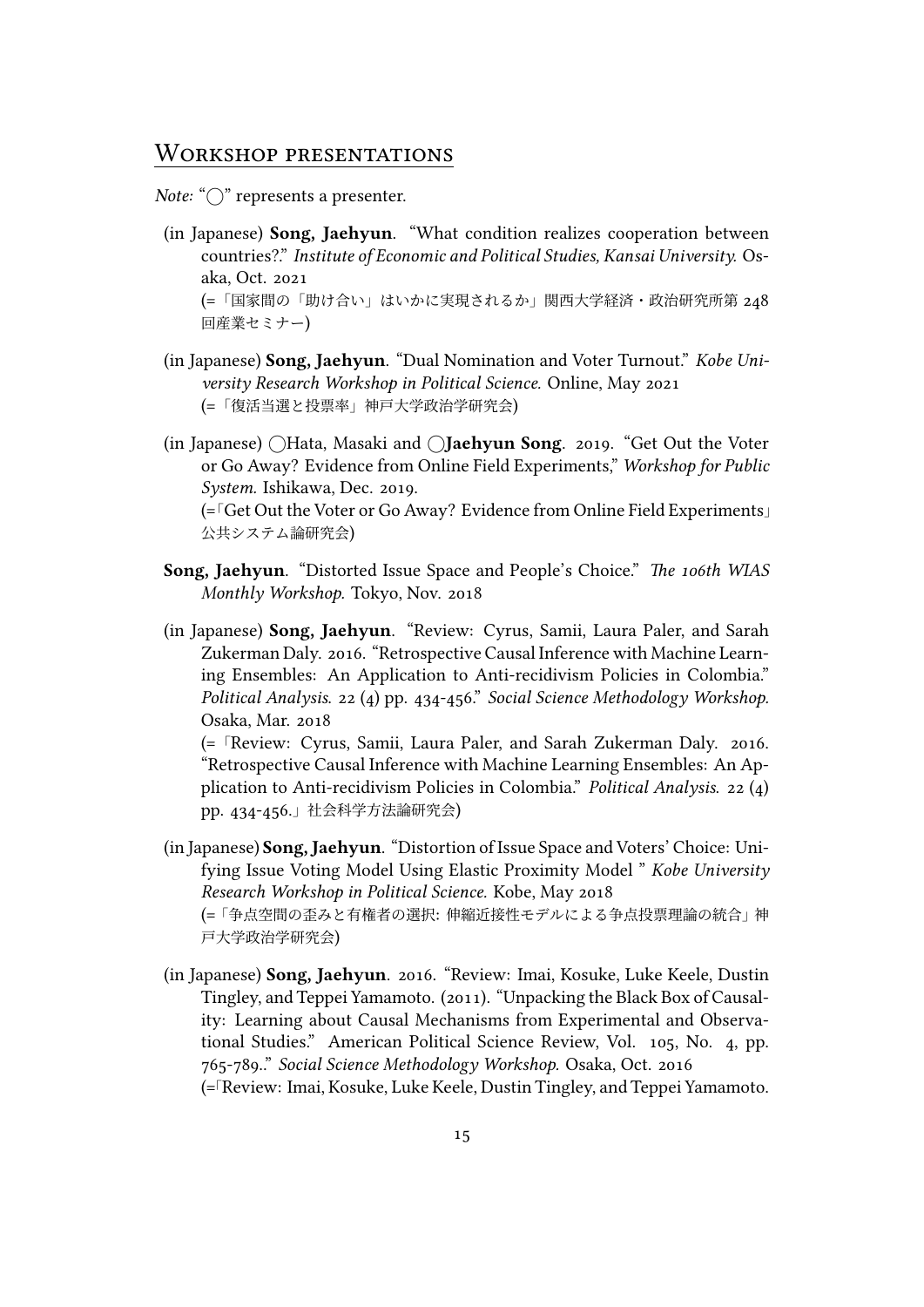(2011). "Unpacking the Black Box of Causality: Learning about Causal Mechanisms from Experimental and Observational Studies." American Political Science Review, Vol. 105, No. 4, pp. 765-789.」社会科学方法論研究会)

(in Japanese) **Song, Jaehyun** and *⃝*Masaki Hata. 2016. "Reducing Social Desirability Bias Using List Experiments—Public Opinion about the Agreement on the Comport Women between Japan and Korea." *Kansai Sociological Methods and Research.* Osaka, Feb. 2016 (=「社会的期待迎合バイアス低減とリスト実験の応用:日韓慰安婦問題の合意に対す

る国内世論」関西計量社会学研究会)

- Shinsuke Nishino, *⃝***Jaehyun Song**, Keisuke Tani, and Yuki Yanai. 2016. "Teaching How Electoral Systems Change Political Outcomes Using a Role-Playing Simulation Game." *Kobe University Situational Training Program Presentation.* Kobe, Feb. 2016
- (in Japanese) *⃝***Song, Jaehyun** and Masahiro Zenkyo. "On Randomized Conjoint Survey Experiment: A Methodological Examination." *Kobe University Research Workshop in Political Science.* Kobe, Dec. 2015 (=「コンジョイント分析の方法論的検討」神戸大学政治学研究会)
- (in Japanese) **Song, Jaehyun**. "Review: Bendor, Jonathan et al., A Behavioral Theory of Elections." *Kansai Political Economics Workshop.* Kobe, Aug. 2015 (=「書評:Bendor, Jonathan et al., A Behavioral Theory of Elections」関西政 治経済学研究会 (Y&R))
- (in Japanese) **Song, Jaehyun**. "Who Cares About Manifesto? A Comparative Study of Japan and Korea." *Kobe University Research Workshop in Political Science.* Kobe, May 2015 (=「誰が選挙公報を見るのか—無党派性と政治的有効性感覚に着目した日韓比較—」 神戸大学政治学研究会)
- (in Japanese) **Song, Jaehyun**. "Is it Possible to Overcome Regionalism in South Korea?—An Empirical Analysis of Candidates' Manifesto." *Kobe University Situational Training Program Presentation.* Kobe, Mar. 2015 (=「韓国は地域主義を超えられるか—選挙公約の役割の実証分析—」神戸大学 STP 報 告会)

#### Discussant

(in Japanese) **Song, Jaehyun**. "Discuss and Comment: Diverse Forms of Political Participation and Advanced Methods," *Japanese Association of Electoral Studies 2022 Annual Conference.* Ishikawa, May. 2022 (= 日本選挙学会 2022 年度大会方法論部会「多様な政治参加の形態と先端的方法」)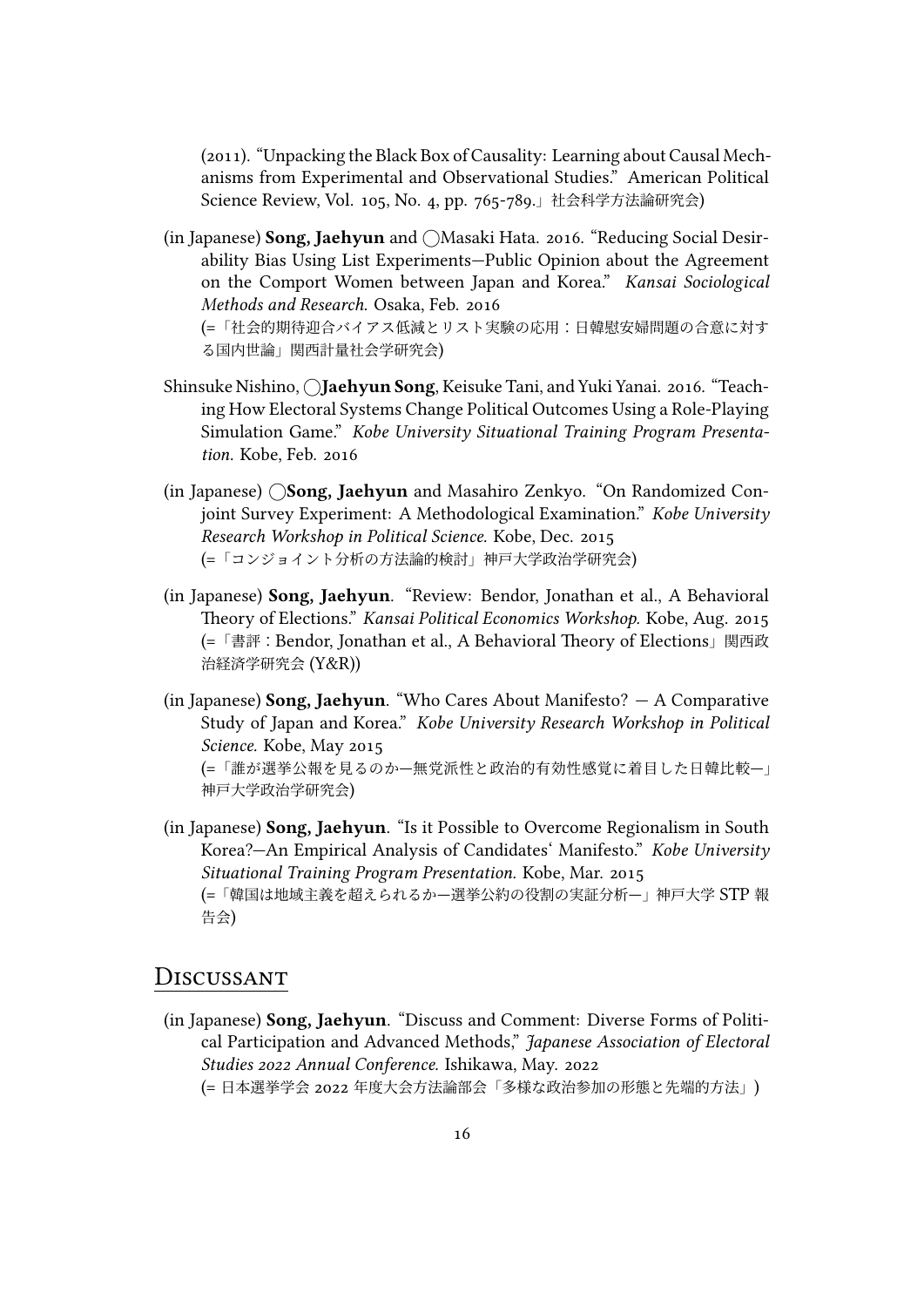- (in Japanese) **Song, Jaehyun**. "Discuss and Comment: Quantitative Methods in Comparative Political Science Section." *Japanese Association for Comparative Politics 2021 Annual Conference.* Online, Jun. 2021 (= 日本比較政治学会 2021 年度大会自由論題 E「比較政治学における量的方法」)
- (in Japanese) **Song, Jaehyun**. "Discuss and Comment: The Political Methodology Section." *Japanese Political Science Association 2019 Annual Conference.* Tokyo, Oct. 2019

(= 日本政治学会 2019 年度大会方法論部会「政党の政策ポジション推定と選挙制度」)

### Invited TalK

(in Japanese) "Introduction to Qualtrics," Kochi University of Technology, Dec. 2020

(=「Qualtrics 講習会」高知工科大学, 2020 年 12 月)

(in Japanese) "Conjoint Analysis usingQualtrics and R," Kwansei Gakuin University, Feb. 2019

(=「Qualtrics+R によるコンジョイント分析の実施と分析」関西学院大学, 2019 年 2 月)

(in Japanese) "Introduction to Qualtrics," Waseda University, Jun. 2018 (=「Qualtrics 入門講座」早稲田大学, 2018 年 6 月)

#### **REPORTS**

- Korean Civic Education Institute for Democracy, National Election Commission, Korea
	- (in Korean) **Song, Jaehyun**. 2016. "Japan." *Case Studies of Political Neutrality and Restriction of Candidacy for Government Employees.* pp. 28–41 (= "일본". 중앙선거관리위원회선거연수원 (편). 2016. 『공무원정치적중립및입후 보제한에관한연구』)
	- (in Korean) **Song, Jaehyun**. 2016. "Effect of 18 Years of Age to Vote on Japanese Upper-house Election." *Effect and Implications of BREXIT & Effect of 18 Years of Age to Vote on Japanese Upper-house Election.* pp.  $7 - 14$

(= "일본의선거권연령 18 세인하에따른참의원선거영향분석". 중앙선거관리위원회 선거연수원 (편). 2016. 『브렉시트의의의와영향, 일본의선거권연령 18 세인하에 따른참의원선거영향분석』)

(in Korean) **Song, Jaehyun**. 2016. "Japan." *Case Studies of Electoral Debate in Various Countries.* pp. 38–47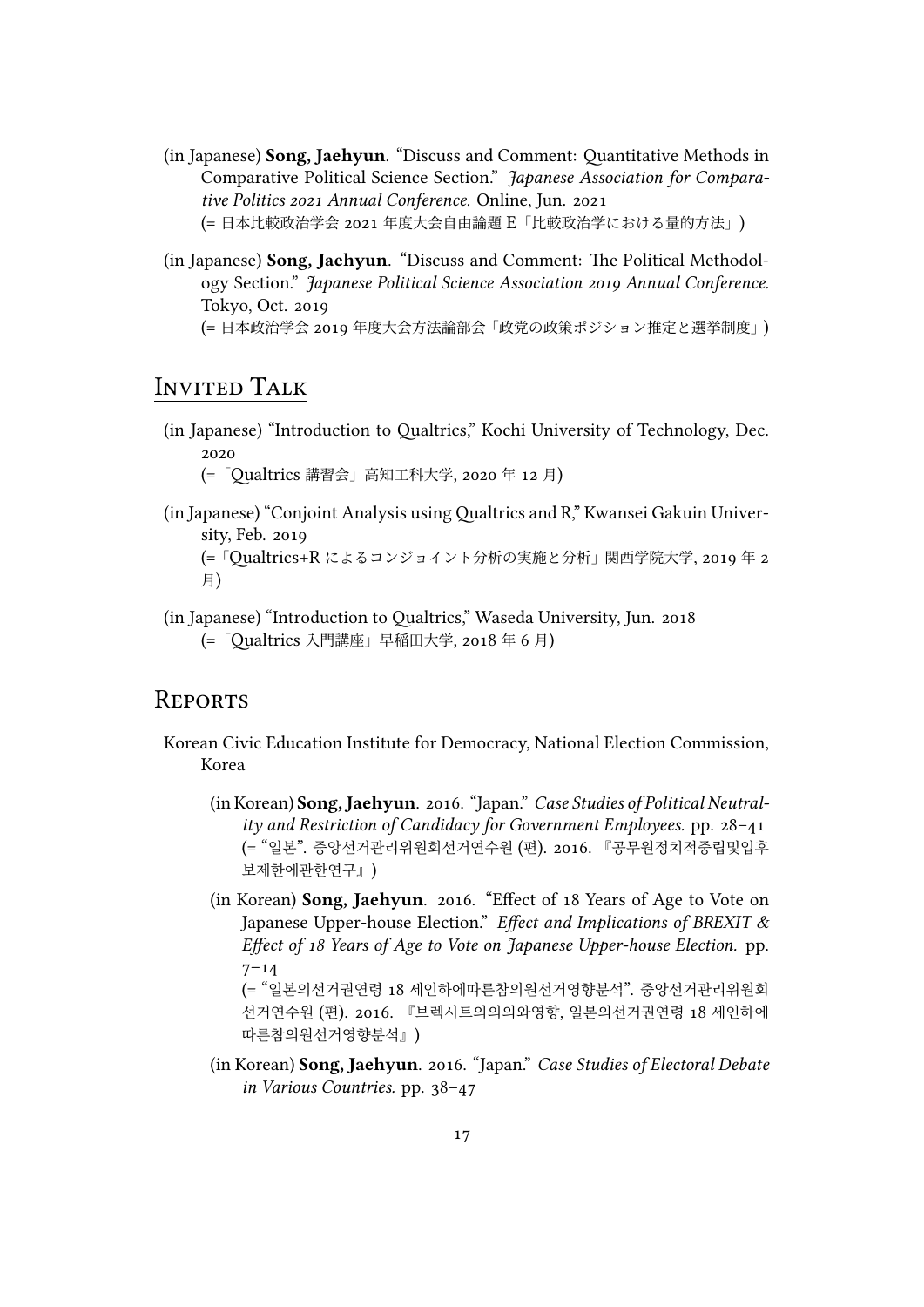(= "일본". 중앙선거관리위원회선거연수원 (편). 2016. 『외국의선거방송토론사례 연구』)

- (in Korean) **Song, Jaehyun**. 2016. "Japan." *Recall Elections in Various Countries.* pp. 59–74 (= "일본". 중앙선거관리위원회선거연수원 (편). 2016. 『외국의주민소환제도』)
- (in Korean) **Song, Jaehyun**. 2016. "Japan." *A Process of Determining Electoral District Borders and Fixing Methods for Winners in Proportional Representation.* pp. 64–76 (= "일본". 중앙선거관리위원회선거연수원 (편). 2016. 『지역구국회의원선거구획 정절차및비례대표국회의원당선인결정방법』)
- (in Korean) **Song, Jaehyun**. 2015. "Japan." *Institution for Party Organization and Activity.* pp. 106–119 (= "일본". 중앙선거관리위원회선거연수원 (편). 2015. 『정당의구성및활동등에대 한제도및운영실태』)
- (in Korean) **Song, Jaehyun**. 2015. "Japan." *An Actual Condition of Manifesto Elections and Policy Think Tank.* pp. 69–96 (= "일본". 중앙선거관리위원회선거연수원 (편). 2015. 『정책선거추진실태및정책 연구소활동상황』)
- (in Korean) **Song, Jaehyun**. 2015. "Japan." *The List of Electors(for Oversea Electors and Unknown Address).* pp. 60–77 (= "일본". 중앙선거관리위원회선거연수원 (편). 2015. 『선거인명부작성방법 (재 외선거, 거주불명등록자)』)
- (in Korean) **Song, Jaehyun**. 2015. "Japan." *Electoral Information and Voting Assistance for Handicapped Electors.* pp. 73–87 (= "일본". 중앙선거관리위원회선거연수원 (편). 2015. 『장애인유권자를위한선거 정보및투표편의제공방안』)

### WORKING PAPERS

- **Song, Jaehyun**. 2017. "Restructuring Issue Space: Unifying Proximity and Direction Models," Available at SSRN: <https://ssrn.com/abstract=2984430>
- **Song, Jaehyun**, [Takeshi Iida](https://tiida.doshisha.ac.jp), Yuriko Takahashi, and Jesús Tovar. 2020. "Buying Votes across Borders? A List Experiment on Mexican Immigrants in the US." *WINPEC Working Paper Series,* No.E1919 (<https://bit.ly/2SV2pNU>)

#### **AWARDS**

**2019** Award for Selected Poster, Japanese Association of Electoral Studies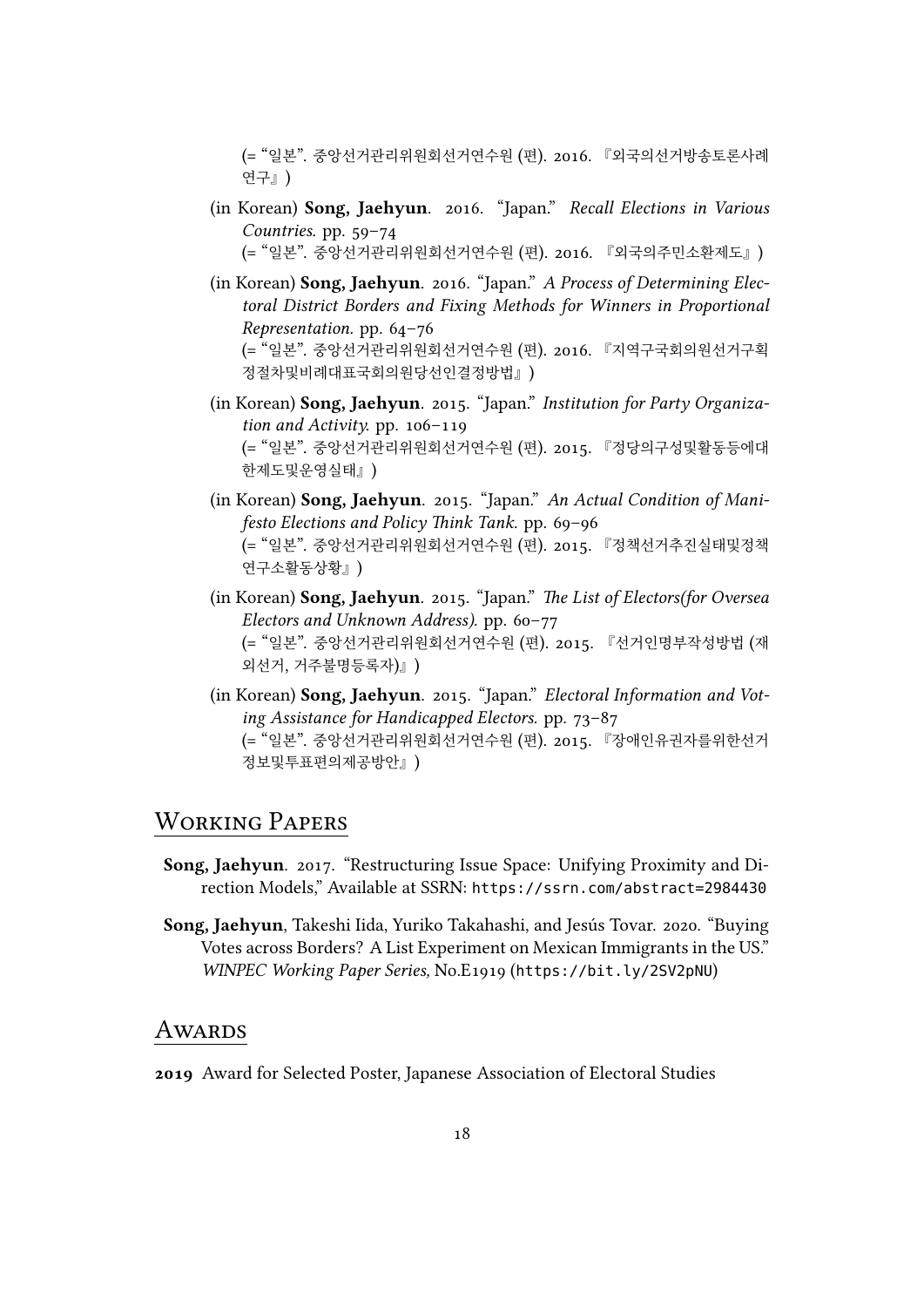Bronze Medal, Programming Olympiad, Eastern Seoul Office of Education Bronze Medal, Programming Olympiad, Eastern Seoul Office of Education Gold Medal, Programming Olympiad, Eastern Seoul Office of Education Gold Medal, Programming Olympiad, Eastern Seoul Office of Education

## GRANTS & FELLOWSHIPS

| 2022 (KAKENHI) Grant-in-Aid for Scientific Research (B)<br>(PI: Airo Hino)                             | 22H00810  |
|--------------------------------------------------------------------------------------------------------|-----------|
| 2021 (KAKENHI) Grant-in-Aid for Scientific Research (B)<br>(PI: Masahiro Zenkyo)                       | 21H00684  |
| 2021 (KAKENHI) Grant-in-Aid for Scientific Research (B)<br>(PI: Yuriko Takahashi)                      | 21H00680  |
| 2019 (KAKENHI) Grant-in-Aid for Early-Career Scientists                                                | 19K13603  |
| 2019 (KAKENHI) Grant-in-Aid for Scientific Research (A)<br>(PI: Yutaka Onishi)                         | 19H00582  |
| 2019 (KAKENHI) Grant-in-Aid for Challenging Exploratory Research<br>(PI: Yuki Yanai)                   | 19K21682  |
| 2019 (KAKENHI) Grant-in-Aid for Challenging Exploratory Research<br>(PI: Yuriko Takahashi)             | 19K21685  |
| 2018 Grant-in-Aid of Research, Hirose International Scholarship Foundation                             |           |
| 2018 Waseda University Grants for Special Research Projects<br>(Tokutei Kadai for newly-hired faculty) | 2018S-212 |
| 2017 Research Fellow of Japan Society for the Promotion of Science                                     |           |
| 2017 (KAKENHI) Grant-in-Aid for JSPS Research Fellow                                                   | 17J04581  |
| 2016 Chosen Scholarship                                                                                |           |
| 2014 Rotary Yoneyama Memorial Scholarship                                                              |           |

Fund for Oversea Research, Kobe University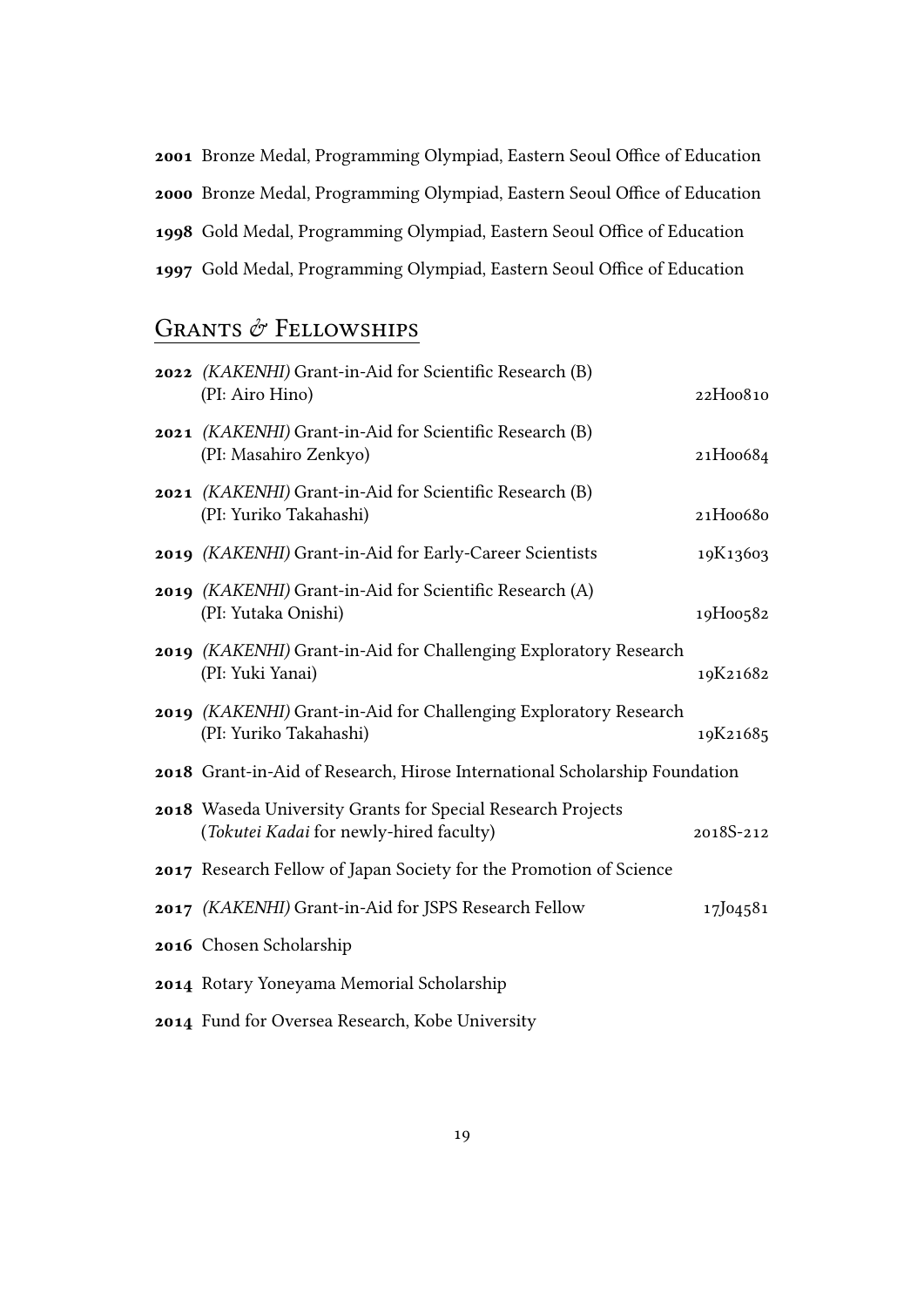# LANGUAGES  $\mathcal O$  Skills

**Languages** Korean(native), Japanese(fluent), English(intermediate), Chinese(elementary reading)

#### **Skills**

**Programming Languages:** PHP, Python

**Statistical Computing:** R, Stata, SPSS, Stan, Jags

**Agent-Based Modeling Languages:** NetLogo

Others: ETEX, HTML + CSS, Markdown, Microsoft Office, Libre Office, Apple iWork, Adobe Photoshop, Final Cut Pro

#### **Certifications**

#### **Korean**

| Survey Analyst 2nd level                      | 2010 |
|-----------------------------------------------|------|
| Application Capability on Computer 1st level  | 2010 |
| Word Processor 1st level                      | 2010 |
| Test of Economic Sense And Thinking 3rd level | 2010 |
| HANJA(Chinese Character) Ability 2nd level    | 2010 |

#### **International**

| TOEIC 715                                      | $2011$ (Expired) |
|------------------------------------------------|------------------|
| TOEFL( $iBT$ ) 75                              | $2013$ (Expired) |
| Reading:22 Listening:15 Writing:21 Speaking:17 |                  |

### PROFESSIONAL AFFILIATIONS

#### ACADEMIC SOCIETY

| Japanese Political Science Association             | 2015-Current    |
|----------------------------------------------------|-----------------|
| Japanese Association of Electoral Studies          | 2015-Current    |
| Japan Association for Comparative Politics         | $2015$ –Current |
| The Society for Political Methodology              | 2018-Current    |
| American Political Science Association             | 2018–Current    |
| <b>International Political Science Association</b> | 2019-Current    |
| Southern Political Science Association             | 2019–Current    |